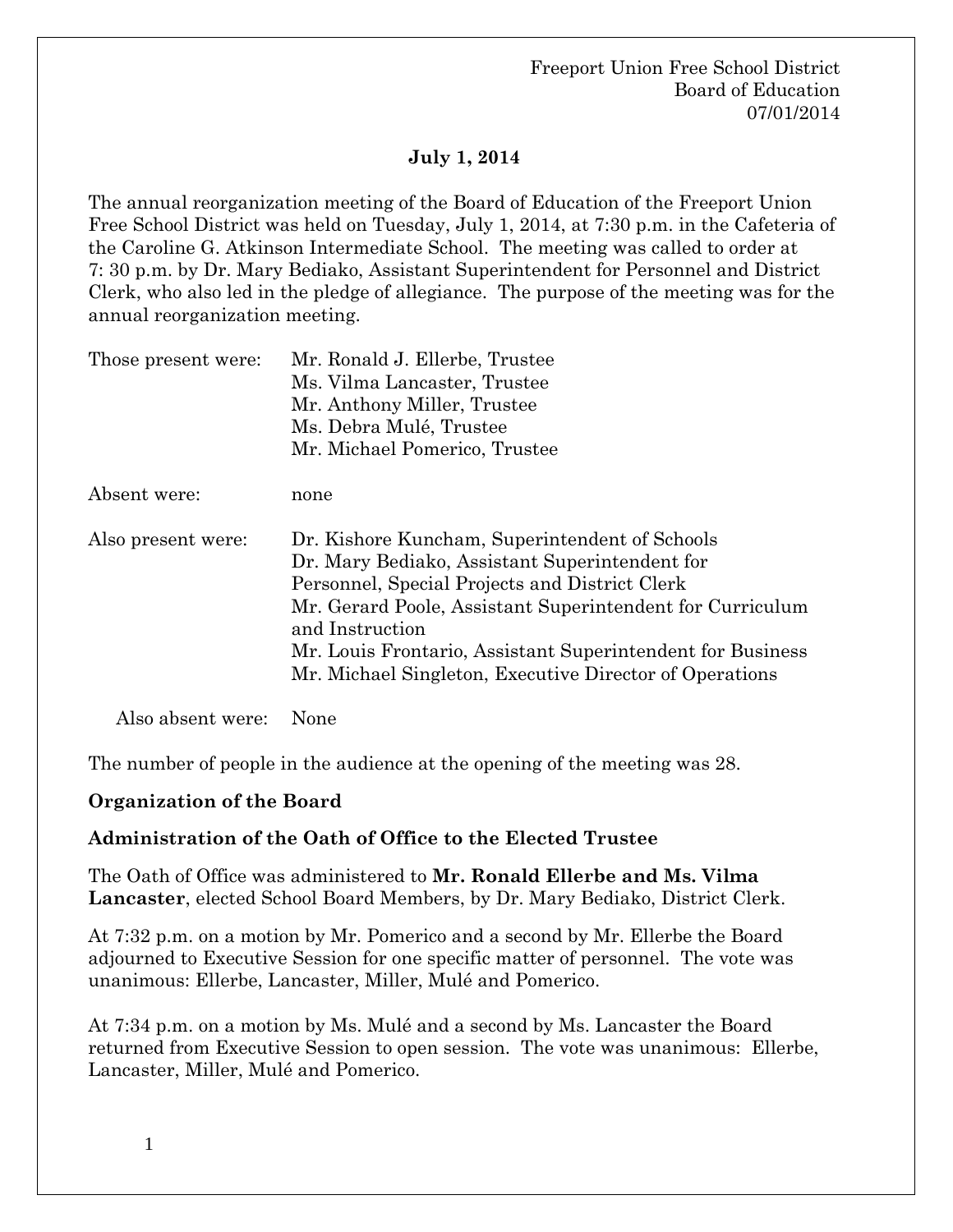## **Nomination and Election of Officers and Oath of Office – President**

On a motion by Ms. Mulé and a second by Mr. Ellerbe, Mr. Pomerico was nominated and elected for the office of President of the Board. There were no other nominations.

The vote was unanimous: Ellerbe, Lancaster, Miller, Mulé and Pomerico.

The clerk administered the Oath of Office to the newly elected President.

### **Nomination and Election of Officers and Oath of Office - Vice President**

On a motion by Ms. Lancaster and a second by Mr. Ellerbe, Mr. Miller was nominated for the office of Vice-President of the Board. There were no other nominations. All members present voted, the results were:

The vote was unanimous: Ellerbe, Lancaster, Miller, Mulé and Pomerico.

The President administered the Oath of Office to the newly elected Vice-President.

#### **Appointment of Officers**

Mr. Ellerbe offered the following resolution for adoption:

**BE IT RESOLVED,** that the Board of Education of the Freeport Union Free School District hereby appoints the following Officers to the Board for the 2014-2015 year in accordance with Education Law. These appointments shall be in effect from July 1, 2014 and shall terminate on June 30, 2015:

- a. District Treasurer: **Debra Ferrugia**
- b. Deputy Treasurer: **Lisa Bonacci**
- c. Clerk of the Board: **Mary R. Bediako**
- d. Central Treasurer, Extra Classroom Activities Account: **Betsy Funch**
- e. Records Access Officer: **Mary R. Bediako**
- f. Environmental Safety Officer: **Thomas Fucci**
- g. Purchasing Officer: **Louis Frontario,** in his absence **Beth Rella**
- h. Records Management Officer: **Denise Elmore**
- i. Attendance Officer: **Maria Duran**
- j. Asbestos Hazard Emergency Response (AHERA) Local Educational Agency (LEA) designee: **Thomas Fucci**
- k. Title IX/Section 504/ADA Compliance Officer(s): **Jonathan Bloom/Alice Kane**
- l. Liaison for Homeless Children and Youth**: Pam Maltese**
- m. Chemical Hygiene Officer**: Thomas Fucci**

The motion was seconded by Ms. Mulé, the motion carried and the vote was unanimous: Ellerbe, Lancaster, Miller, Mulé and Pomerico.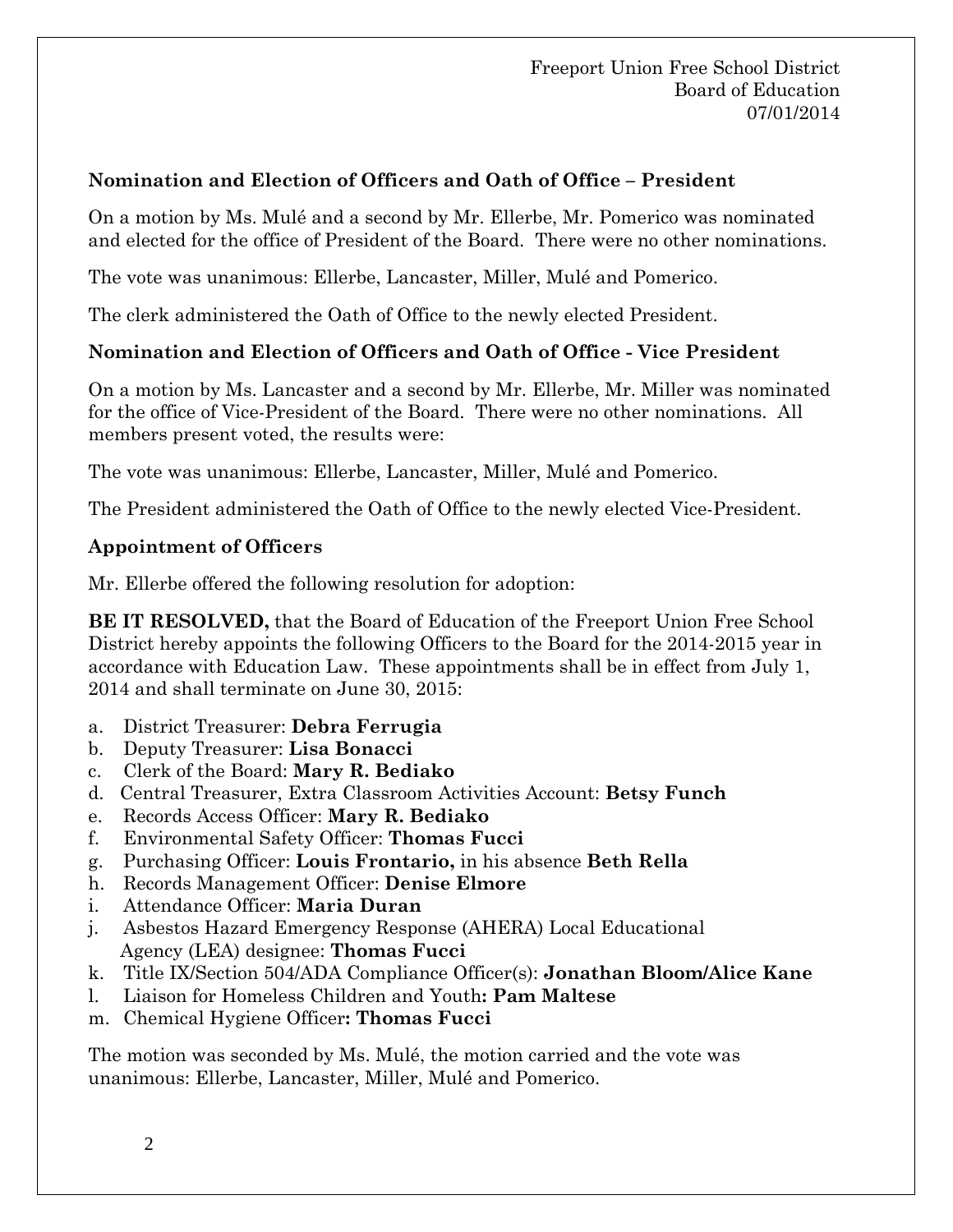Mr. Pomerico, President of the Board of Education, administered the oath of office to the appointed Officers.

## **Appointment of the Auditors**

Ms. Mulé offered the following resolutions for adoption:

## **Appointment of External Auditors**

**BE IT RESOLVED,** by the Board of Education of the Freeport Union Free School District that the official external auditors of the District for the Year 2014-2015 shall be the firm of:

#### **Coughlin Foundotos Cullen & Danowski, LLP** *Certified Public Accountants*

**BE IT FURTHER RESOLVED,** that the President of the Board of Education or the Superintendent of the Freeport Union Free School District is hereby authorized to sign any Letter of Engagement.

## **Appointment of Internal Auditors**

**BE IT RESOLVED,** by the Board of Education of the Freeport Union Free School District that the official internal auditors of the District for the 2014-2015 school year shall be the firm of:

# **Nawrocki Smith, LLP**

## *Certified Public Accountants*

**BE IT FURTHER RESOLVED,** that the President of the Board of Education or the Superintendent of the Freeport Union Free School District is hereby authorized to sign any Letter of Engagement.

## **Appointment of Internal Claims Auditors**

**BE IT RESOLVED,** by the Board of Education of the Freeport Union Free School District that the official internal claims auditors of the District for the 2014-2015 school year shall be the firm of:

#### **Deans Archer & Company** *Certified Public Accountants*

**BE IT FURTHER RESOLVED,** that the President of the Board of Education or the Superintendent of the Freeport Union Free School District is hereby authorized to sign any Letter of Engagement.

## **Appointment of the Board of Education Audit Committee**

• **BE IT RESOLVED,** by the Board of Education of the Freeport Union Free School District that the Audit Committee for the Freeport Union Free School District for the 2014-2015 school year shall be the Board of Education Committee of the Whole.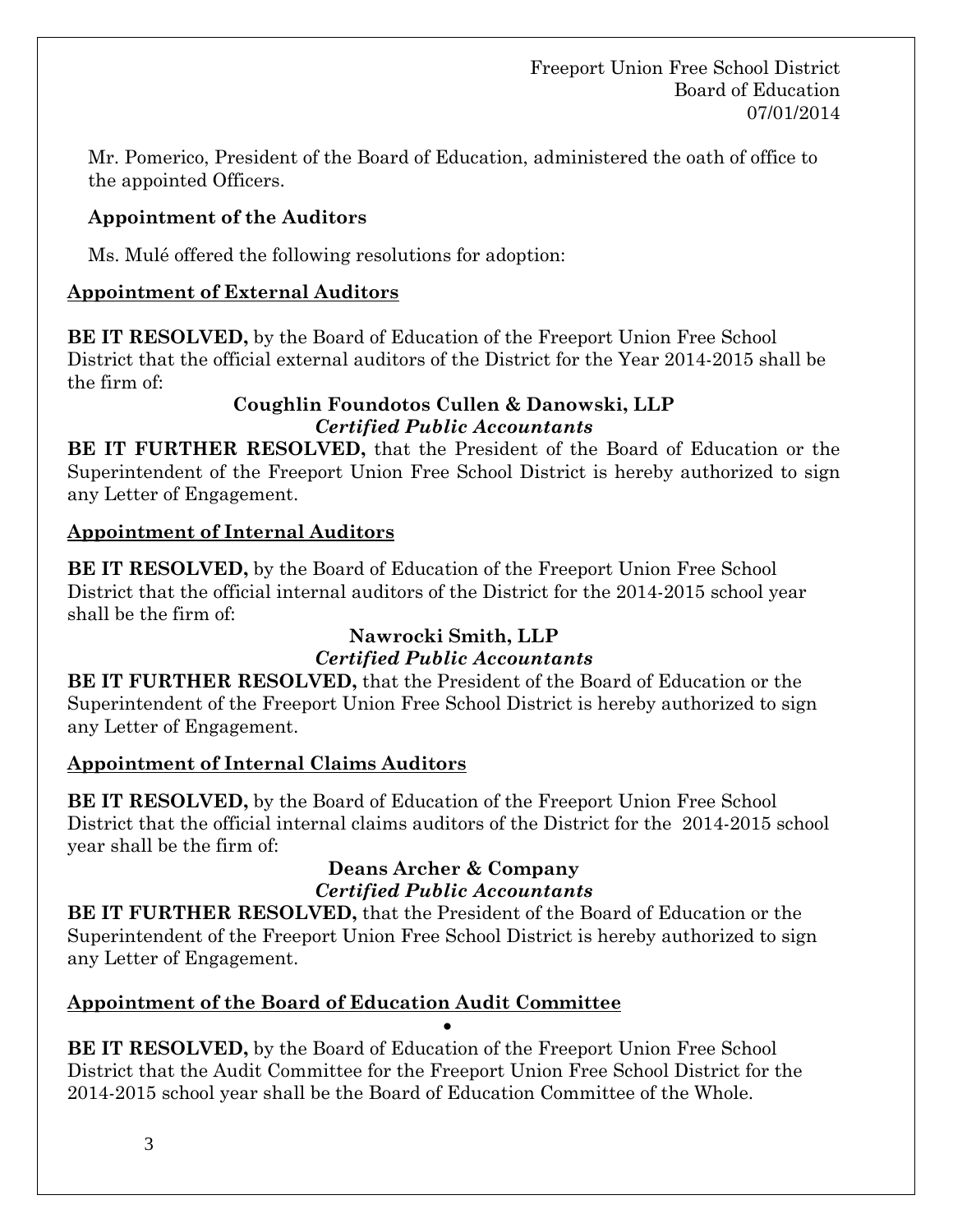## **Appointment of Accounting Firm**

**BE IT RESOLVED,** the Board of Education of the Freeport Union Free School District hereby appoints the following firm for the purposes of preparing the financial statements for the 2014-2015 school year:

#### *Galamery Company, Inc., Certified Public Accountants & Consultants*

**BE IT FURTHER RESOLVED**, that the President of the Board of Education or the Superintendent of the Freeport Union Free School District is hereby authorized to sign any Letter of Engagement.

The motion was seconded by Mr. Ellerbe, the motion carried and the vote was unanimous: Ellerbe, Lancaster, Miller, Mulé and Pomerico.

### **Appointment of School Attorneys and Advisors to the Board**

Mr. Miller offered the following resolutions for adoption:

### **General and Labor Counsel**

**BE IT RESOLVED,** by the Board of Education of the Freeport Union Free School District that the firm Ingerman Smith, LLP is hereby appointed as general and labor counsel to the District for the 2014-2015 school year and

**BE IT FURTHER RESOLVED**, that the President of the Board of Education or the Superintendent of the Freeport Union Free School District is hereby authorized to sign any Letter of Engagement.

Bond Counsel

**FURTHER RESOLVED**, that the firm of Hawkins, Delafield, and Wood, shall be appointed as bond counsel to the District for the period July 1, 2014 to June 30, 2015; and

**BE IT FURTHER RESOLVED**, that the President of the Board of Education or the Superintendent of the Freeport Union Free School District is hereby authorized to sign any Letter of Engagement. Financial Advisors

**FURTHER RESOLVED**, that New York Municipal Advisors Corporation be appointed at the financial advisors to the District for the period July 1, 2014 to June 30, 2015; and

**BE IT FURTHER RESOLVED**, that the President of the Board of Education or the Superintendent of the Freeport Union Free School District is hereby authorized to sign any Letter of Engagement. **Architects**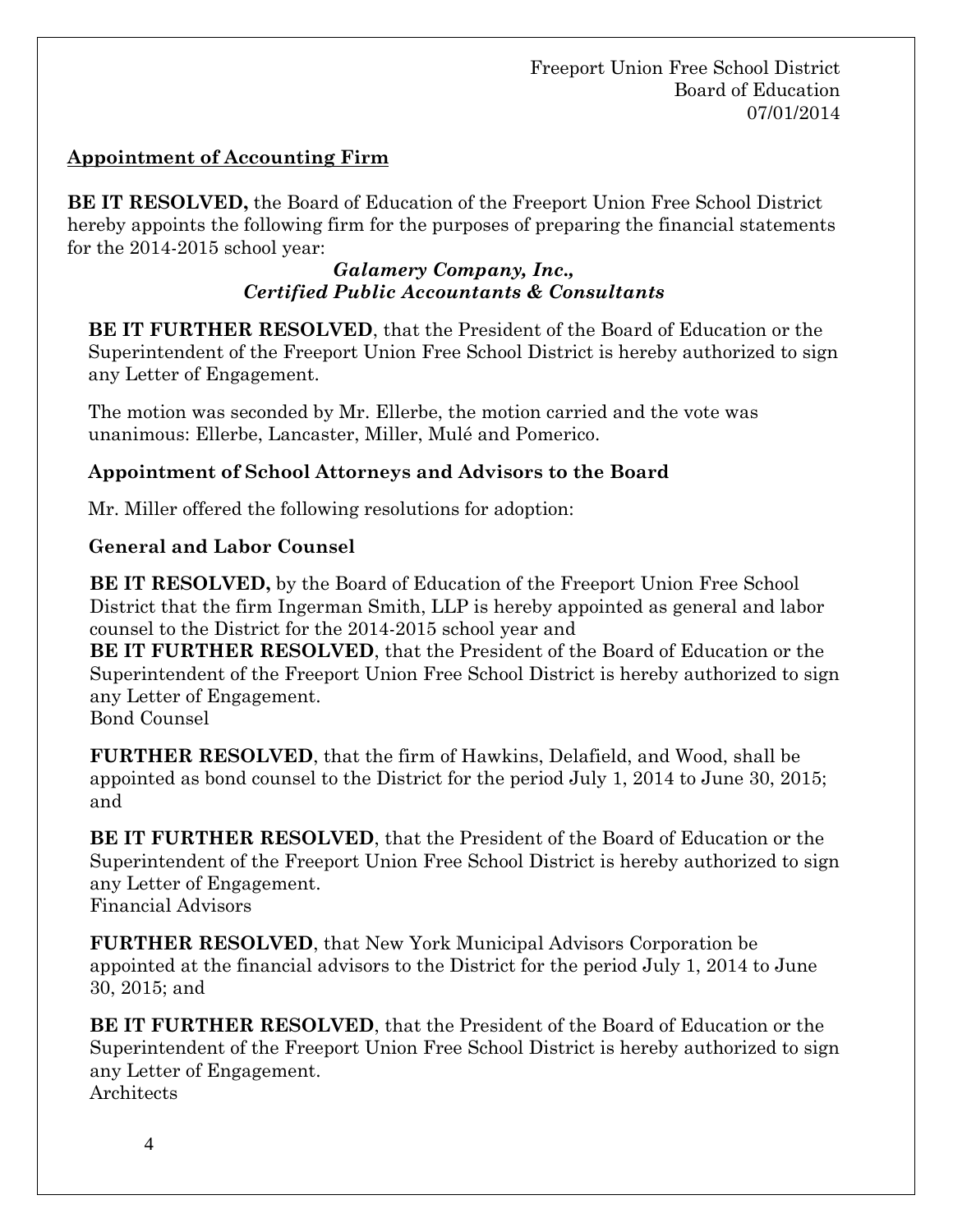**BE IT RESOLVED**, that the Board of Education of the Freeport Union Free School District hereby appoints the firm of BJLJ Engineers and Architects, P.C., for the purpose of providing architectural and engineering services for the 2014-2015 school year.

**BE IT FURTHER RESOLVED**, that the President of the Board of Education or the Superintendent of the Freeport Union Free School District is hereby authorized to sign any Letter of Engagement.

## **Construction Management Services**

**BE IT RESOLVED**, that the Board of Education of the Freeport Union Free School District hereby appoints the firm of Triton Construction for the purpose of providing construction management services for the 2014-2015 year.

**BE IT FURTHER RESOLVED**, that the President of the Board of Education or the Superintendent of the Freeport Union Free School District is hereby authorized to sign any Letter of Engagement.

The motion was seconded by Ms. Lancaster, the motion carried and the vote was unanimous: Ellerbe, Lancaster, Miller, Mulé and Pomerico.

# **Appointment of the Committees on Special Education**

Ms. Lancaster offered the following resolution for adoption:

**BE IT RESOLVED,** by the Board of Education of the Freeport Union Free School District that the amended appointments to the Committees on Special Education shall be in accordance to Education Law and shall be effective for the year 2014-2015;

1. **Central CSE Committee**: - Chairperson/Administrator; Dr. Alice Kane, Glenn Stewart; School Building Psychologist, Parent Representatives – Dianne Clark, Yvette Gaynor, Katherine Brophy, Donna Rafael, Kathleen Santamaria, Doree Seiver, Angelica Crespo, Physician - Dr. Denise Robinson or alternate appointed by the Board; All special education teachers on staff, and the child's teacher.

2. **CSE Subcommittee / Columbus** - Administrator – TBD ; Chairperson/Psychologist – Jennifer Lopez Castaldo/ Dr. Arthur Dozier; All special education teachers on staff; Nurse/ Teacher – Linda Wittick; and all parent representatives appointed for the Central CSE Committee.

3. **CSE Subcommittee / Archer** - Administrator - Paula Lein;

Chairperson/Psychologist - Lissette Santiago; All special education teachers on staff; Nurse/ Teacher –Mary Ann Seitz; the child's teacher, and all parent representatives appointed for the Central CSE Committee.

4. **CSE Subcommittee / Bayview** – Administrator - Odette Wills; Chairperson/Psychologist – Maria Vasquez-Wright; All special education teachers on staff; the child's teacher, Nurse/ Teacher – Lisa Rabinowitz; and all parent representatives appointed for the Central CSE Committee.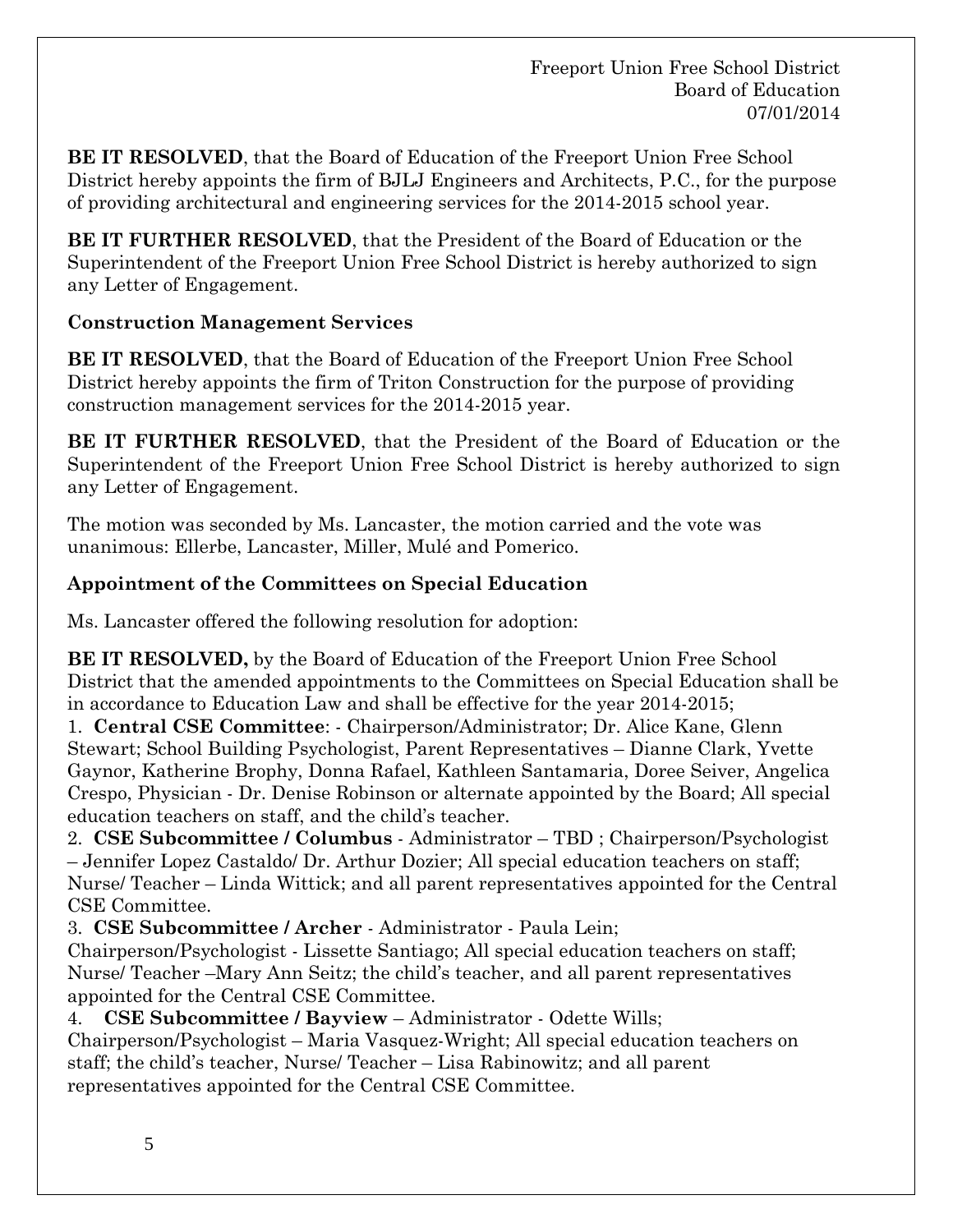5. **CSE Subcommittee /Giblyn** - Administrator – Amanda Muldowney;

Chairperson/Psychologist - Matthew Sether; All special education teachers on staff; the child's teacher, Nurse/ Teacher – Agnes Burgess; and all parent representatives appointed for the Central CSE Committee.

6. **CSE Subcommittee / New Visions** - Administrator – Reneé Crump-Dedmon; Chairperson/Psychologist – Ilona Fiola; All special education teachers on staff; the child's teacher, Nurse/ Teacher – Antonia Pincus; and all parent representatives appointed for the Central CSE Committee.

7. **CSE Subcommittee / Atkinson**- Administrator – Consuelo Velez;

Chairperson/Psychologist – Dolores Lloves-Cid/Michael McGinn, All special education teachers on staff; Nurse/ Teacher – Mindy Wellen; the child's teacher, and all parent representatives appointed for the Central CSE Committee.

8. **CSE Subcommittee / Dodd** - Administrator – Johane Ligonde; Chairpersons/ Psychologists – Magaly Raiehle/ Michael McGinn, All special education teachers on staff; the child's teacher, Nurse/ Teacher - Peggy Sameroff; and all parent representatives appointed for the Central CSE Committee.

9. **CSE Subcommittee / FHS** - Administrator – Linda Carter;

Chairpersons/Psychologists - Glenn Clark, Dr. Esperanza Yepes, Elizabeth D'Aiello; All special education teachers on staff; the child's teacher, Nurses/ Teachers - Sarah Molese, Lorie Regan, Lorraine Quintanilla; and all parent representatives appointed for the Central CSE Committee.

10. **CSE Committee** / **Out of District Students**; Administrator – Alice Kane, Glenn Stewart, Chairperson Stephanie Metzger, Special Education teachers, General Education teachers and all parent representatives appointed for the Central CSE Committee.

11. **Committee on Preschool Special Education** - Administrator – TBD, Chairpersons, Dr. Alice Kane, Glenn Stewart, Dr. Arthur Dozier, Jennifer Lopez Castaldo; Parent Representatives - all parent representatives appointed for the Central CSE Committee, Evaluators/Teachers on staff at State Education Department approved preschool special education programs, evaluation sites, and County approved itinerant service providers; Professionals from Agencies serving child - birth to two years - all professionals on staff; Professional appointed by the County - Antonia Della Veccia Monson or alternate County designee; and the surrogate parent will be named at a later date.

**BE IT FURTHER RESOLVED**, that the District Clerk shall canvass the list of impartial hearing officers who have expressed a willingness to conduct hearings in Nassau County in order to assess whether such hearing officers are willing to serve as hearing officers in connection with Freeport matters and to ascertain whether there is any conflict of interest or appearance of impropriety which would preclude a hearing officer from hearing a Freeport matter.

The motion was seconded by Mr. Miller, the motion carried and the vote was unanimous: Ellerbe, Lancaster, Miller, Mulé and Pomerico.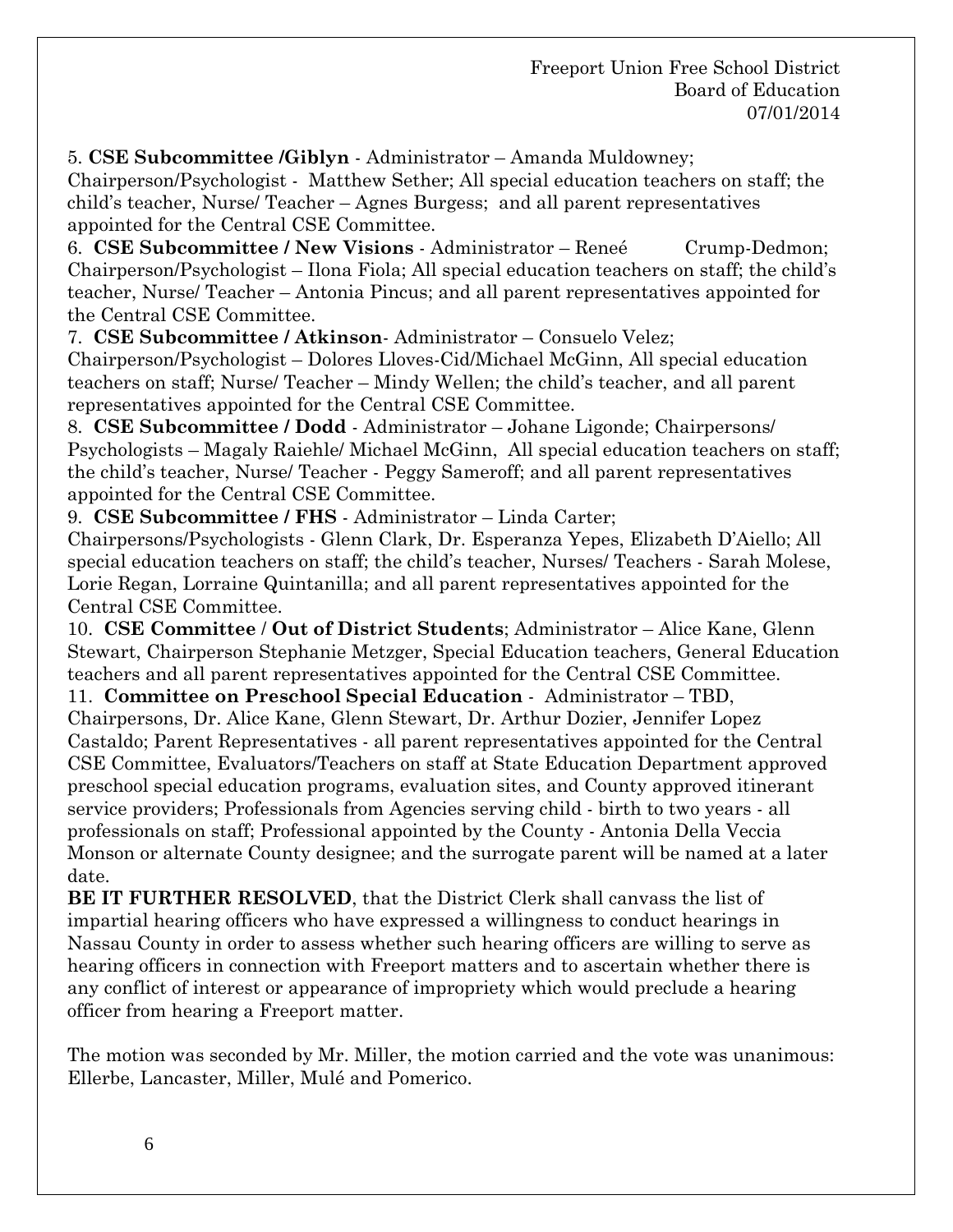## **Appointment of the School Physicians**

Mr. Ellerbe offered the following resolution for adoption:

**BE IT RESOLVED,** by the Board of Education of the Freeport Union Free School District that the following physicians shall be appointed as school physicians for the 2014-2015 year:

Dr. Denise Robinson; Dr. David Klein: Dr. Suanne Kowal-Connelly

The motion was seconded by Ms. Mulé, the motion carried and the vote was unanimous: Ellerbe, Lancaster, Miller, Mulé and Pomerico.

# **Appointments to the Scholarship and Honors Board**

Ms. Mulé offered the following resolution for adoption:

**BE IT RESOLVED**, that the Board of Education of the Freeport Union Free School District hereby appoints the following members to the Scholarship and Honors Board for the three year term beginning July 1, 2014 and ending June 30, 2017: **Ellen Kelly, Patricia Lewis and Carmen Piñeyro-Mendoza.**

The motion was seconded by Mr. Miller, the motion carried and the vote was unanimous: Ellerbe, Lancaster, Miller, Mulé and Pomerico.

# **Designation of Banks as Depositories**

Mr. Miller offered the following resolution for adoption:

**BE IT RESOLVED,** by the Board of Education of the Freeport Union Free School District that JP Morgan Chase Bank, Citibank, Bank of America, HSBC Bank, Capital One Bank, T.D. Bank, and Flushing Bank shall be designated as the depositories of the District for 2014-2015.

The motion was seconded by Ms. Lancaster, the motion carried and the vote was unanimous: Ellerbe, Lancaster, Miller, Mulé and Pomerico.

# **Appointment of the Official Papers**

Ms. Lancaster offered the following resolution for adoption:

**BE IT RESOLVED,** by the Board of Education of the Freeport Union Free School District that The Freeport/Baldwin Leader, and the Tribune, two papers with local distribution, shall be designated as the official papers for the purpose of placing legal advertisements; and

**THAT** Newsday shall be designated as the official alternate paper for the purpose of placing legal advertisements on an emergency and need basis.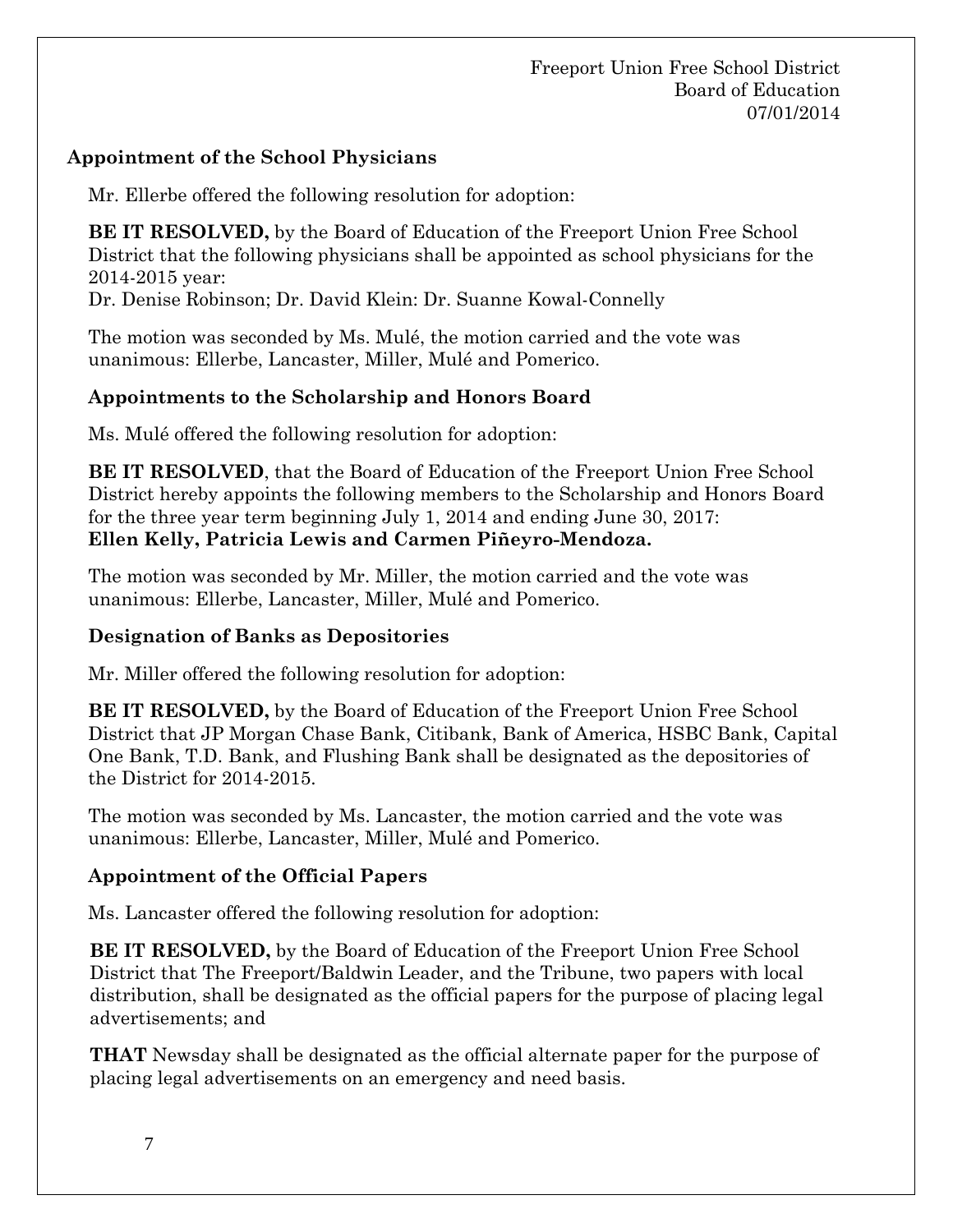The motion was seconded by Ms. Mulé and the motion carried unanimously: Ellerbe, Lancaster, Miller, Mulé and Pomerico.

#### **Authorization of Petty Cash Accounts**

Mr. Ellerbe offered the following resolution for adoption:

**BE IT RESOLVED,** by the Board of Education of the Freeport Union Free School District that petty cash accounts be established for the 2014-2015 year. These accounts shall be established as follows:

- 1. District Clerk, District Clerks Office in the amount of \$100;
- 2. Senior Account Clerk, Business Office in the amount of \$100;
- 3. Senior Account Clerk, Business Office in the amount of \$100;
- 4. High School Principal in the amount of \$100;
- 5. Junior High School Principal in the amount of \$100;
- 6. Atkinson School Principal in the amount of \$100;
- 7. Archer Street School Principal in the amount of \$100;
- 8. Leo F. Giblyn School Principal in the amount of \$100;
- 9. Bayview Avenue School Principal in the amount of \$100;
- 10. New Visions School Principal in the amount of \$100;
- 11. Columbus Avenue School Principal in the amount of \$100; and
- 12. Cafeteria in the amount of \$100.

The motion was seconded by Ms. Mulé, and unanimously carried: Ellerbe, Lancaster, Miller, Mulé and Pomerico.

#### **Authorization to Make Budget Transfers**

Ms. Mulé offered the following resolution for adoption:

**BE IT RESOLVED,** by the Board of Education of the Freeport Union Free School District that the Superintendent of Schools and his designee is hereby authorized to make budget transfers in accordance with the regulations as set forth by the Commissioner of Education and in accordance with the policy on budget transfers as set forth by the Board.

The motion was seconded by Mr. Miller and unanimously carried: Ellerbe, Lancaster, Miller, Mulé and Pomerico.

#### **Authorization to Open Bids**

Mr. Miller offered the following resolution for adoption:

**BE IT RESOLVED,** by the Board that the following employees be authorized to receive and open bid proposals for the 2013-2014 year: Superintendent of Schools Assistant Superintendents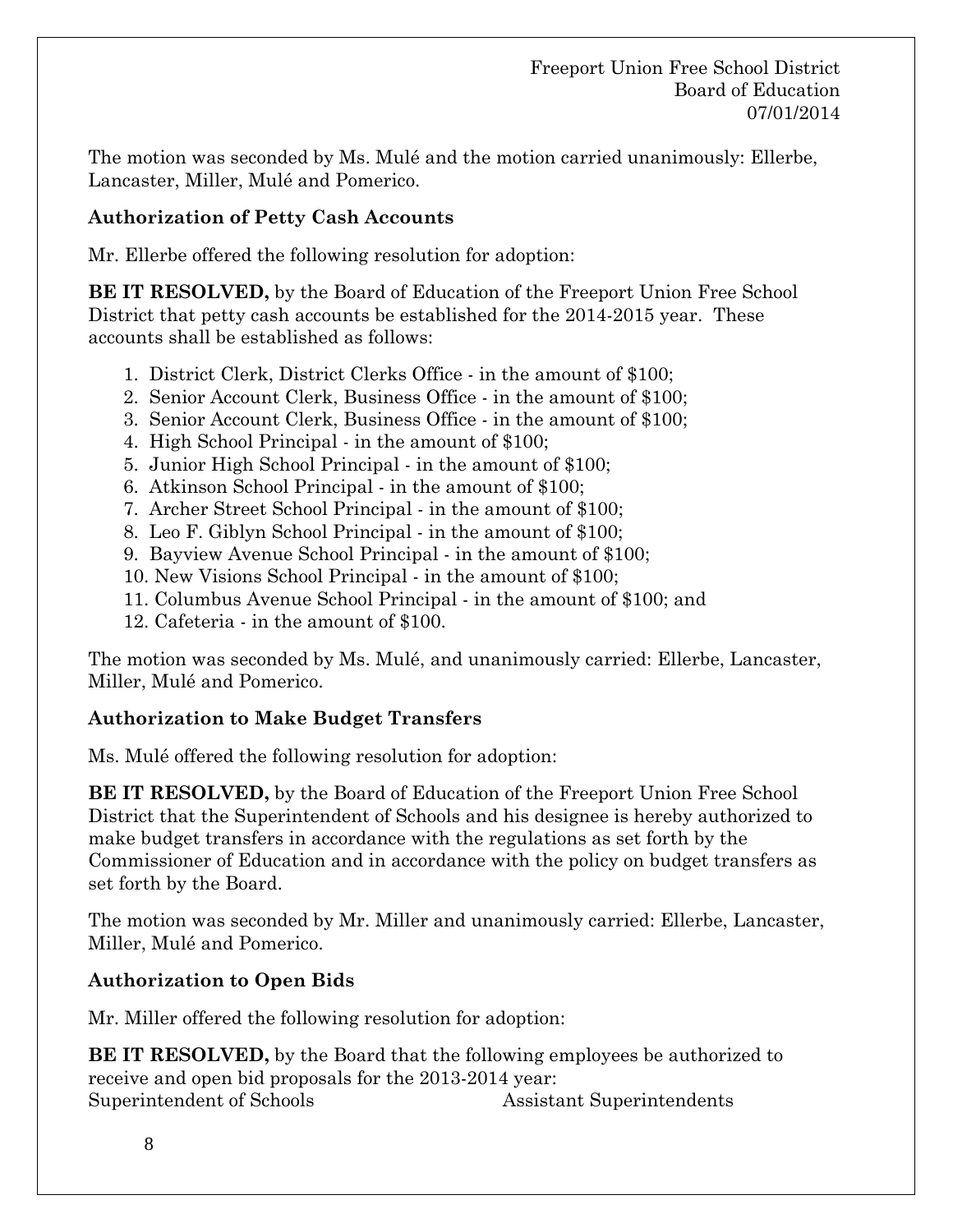Executive Director Purchasing Official Clerk of the Board Director of Facilities Assistant Business Administrator Directors and Coordinators Bus Dispatcher

**FURTHER RESOLVED**, that any three shall be present at all bid openings in accordance with Board Policy.

The motion was seconded by Ms. Lancaster and unanimously carried: Ellerbe, Lancaster, Miller, Mulé and Pomerico.

#### **Establishment of District Rates**

Ms. Lancaster offered the following resolution for adoption:

**BE IT RESOLVED,** that the Board hereby establishes the following schedule of rates:

- A. **Use of Facilities (Buildings) and Fields** shall be in accordance with the regulations here attached and fee schedule shall be as follows:
	- Auditorium: \$50 per hour
	- Cafeteria: \$35 per day
	- Classroom: \$10 per day
	- Gymnasium: \$35 per day
	- Custodial (Holidays & Weekends): \$45 per hour
	- Security: \$30 per hour
	- Audio Visual: \$45 per hour/Audio Visual Helper: \$10 per hour

• Field Permit (July-August 8 weeks): \$300 (no charge for in district not-for-profit groups).

- Use of Turf Field:
	- \$100 per hour; Freeport-not-for-profit organizations
	- \$200 per hour; non-Freeport organizations
	- 3 hour minimum; plus Custodial and Security Staff costs as required.
- B. **Authorized Reimbursable Travel Mileage Allowance** shall be set the IRS rate.
- C. **Daily Meal Allowance** for Conferences shall be set at *\$*60.00 per day.
- D. **School Breakfast and Lunch Prices** shall be as follows:
	- a. Pre-Kindergarten; Breakfast \$1.25; Lunch \$2.25
	- *b.* Elementary (K-6); Breakfast \$1.25; Lunch *-* \$2.25
	- c. Middle School; Breakfast \$1.50; Lunch \$2.50
	- d. High School; Breakfast \$1.50; Lunch *- \$*2.50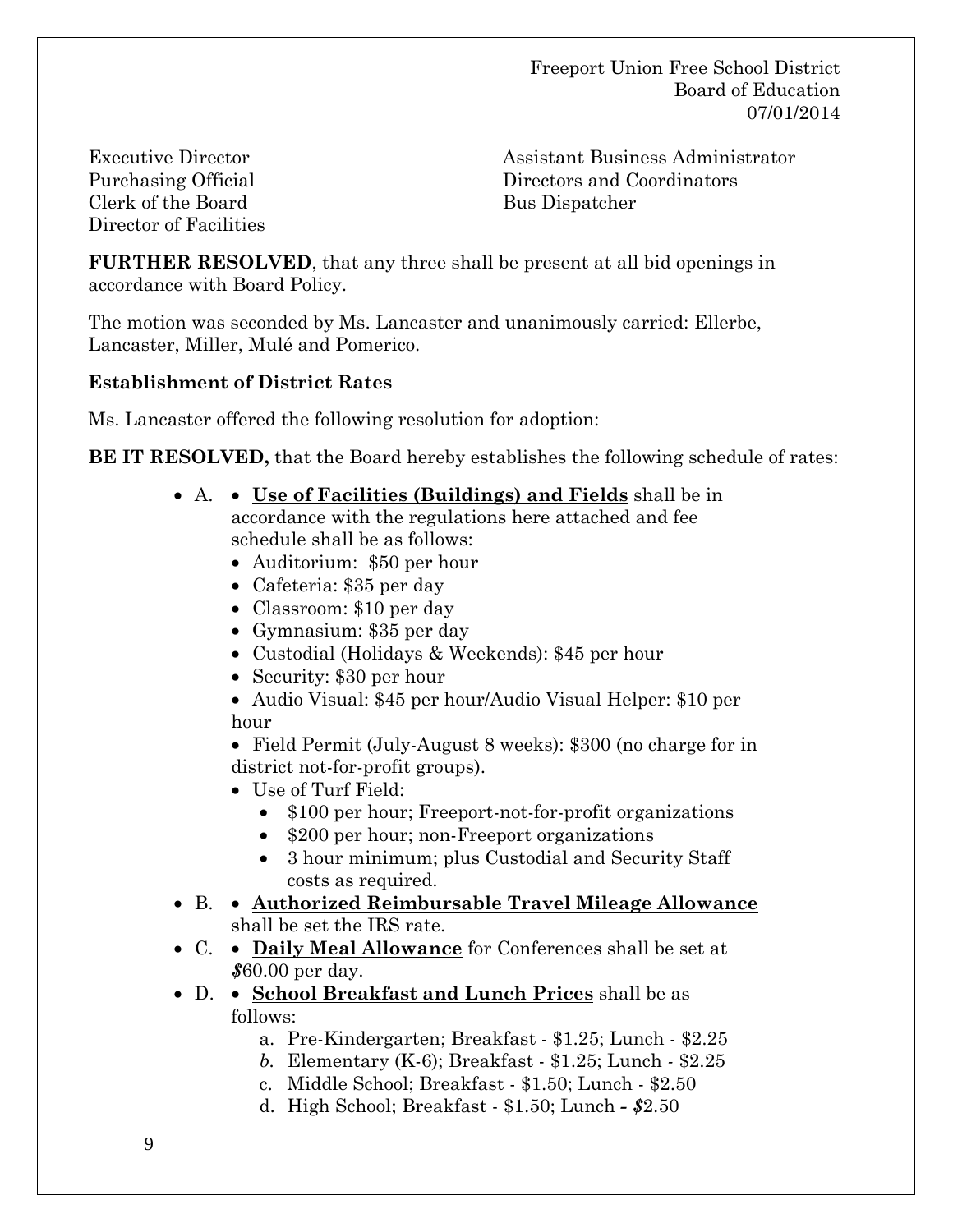- Milk & Chocolate Milk \$0.40
- E. **Substitute Teacher, Teacher Assistant, Clerical Rates and Student Worker Rate** shall be as follows:
	- a. Daily Substitute Teacher rate \$100
	- b. Permanent Substitute Teacher rate \$125
	- c. Substitute Teacher Assistant rate \$10.00 per hour
	- d. Substitute Clerical rate \$10.00 per hour
	- e. Student Worker rate \$8.25 per hour

#### • F. • **District Rates for Poll Workers**

- a. Head of Polls \$10.00 per hour
- b. Poll Workers \$8.50 per hour

The motion was seconded by Ms. Mulé and the motion was unanimously carried: Ellerbe, Lancaster, Miller, Mulé and Pomerico.

#### **Designation of Authorized Signatures on Checks**

Mr. Ellerbe offered the following resolution for adoption:

**BE IT RESOLVED,** that the Treasurer be authorized to sign checks on behalf of the District for the period to begin July 1, 2014 and end June 30, 2015; and **FURTHER RESOLVED,** that in the absence of the Treasurer, the Deputy Treasurer shall be authorized to sign checks on behalf of the District for the period to begin July 1, 2014 and end June 30, 2015

The motion was seconded by Ms. Mulé and the motion was unanimously carried: Ellerbe, Lancaster, Miller, Mulé and Pomerico.

#### **Certification of Payrolls**

Ms. Mulé offered the following resolution for adoption:

**BE IT RESOLVED,** by the Board of Education of the Freeport Union Free School District that the Superintendent of Schools or his designee shall be designated as the authorized person to certify the payrolls of the District from July 1, 2014 to June 30, 2015.

The motion was seconded by Mr. Miller and unanimously carried: Ellerbe, Lancaster, Miller, Mulé and Pomerico.

#### **Authorization to Approve Conferences**

Mr. Miller offered the following resolution for adoption:

**BE IT RESOLVED,** by the Board of Education of the Freeport Union Free School District that the Superintendent of Schools and his or her designee shall be designated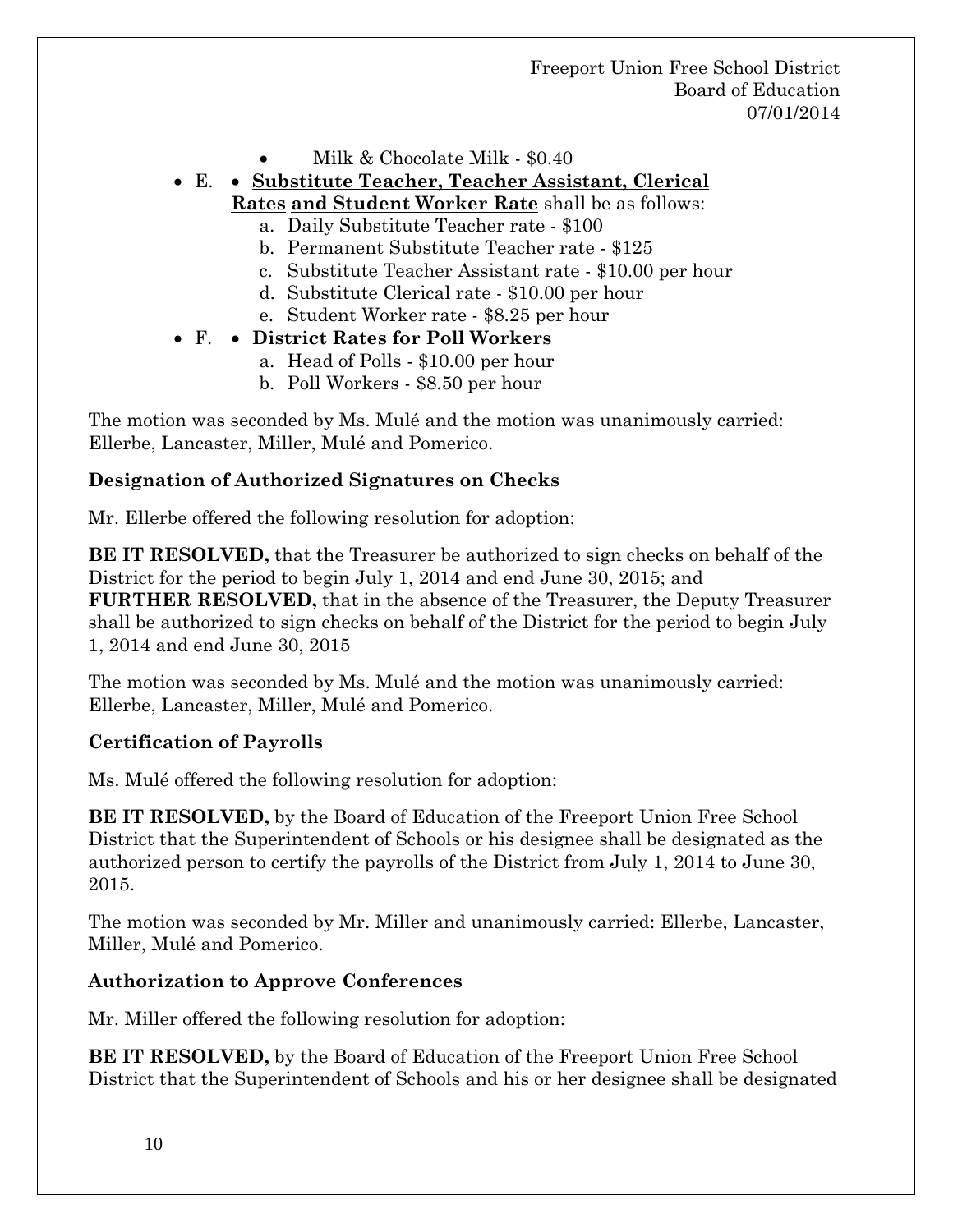as the authorized persons to approve employee requests to attend conferences for the school year 2014-2015.

The motion was seconded by Ms. Lancaster and unanimously carried: Ellerbe, Lancaster, Miller, Mulé and Pomerico.

### **Bonding of Employees**

Ms. Lancaster offered the following resolution for adoption:

**BE IT RESOLVED,** by the Board of Education of the Freeport Union Free School District in accordance with the Laws of the State of New York, that all the employees and officers of the Board shall be bonded and included within the blanket public employee dishonesty insurance policy purchased by the Freeport Union Free School District. The insurance policy covers all employees including the Superintendent, Assistant Superintendent for Business, Treasurer, Deputy Treasurer, Purchasing Agent, Payroll Clerk, Accounts Payable Clerk, Assistant Business Administrator, Central Treasurer for Extra Classroom Activity Fund, Internal Auditor and Internal Claims Auditor.

The motion was seconded by Mr. Ellerbe and unanimously carried: Ellerbe, Lancaster, Miller, Mulé and Pomerico.

#### **Acceptance of State and Federal Funds**

Mr. Ellerbe offered the following resolutions for adoption:

**BE IT RESOLVED,** by the Board of Education of the Freeport Union Free School District that the Board accepts, as a necessary preliminary, any and all State and Federal funds that are to be used for the improvement of the Educational System of the Freeport Public Schools.

**BE IT ALSO RESOLVED,** that the Board of Education of the Freeport Union Free School District hereby authorizes the Superintendent of Schools to apply for and accept all grants from governmental and private organizations.

The motions were seconded by Ms. Mulé and unanimously carried: Ellerbe, Lancaster, Miller, Mulé and Pomerico.

## **Indemnification of School Board Members and Employees**

Ms. Mulé offered the following resolution for adoption:

**WHEREAS**, Section 18 of the Public Officers Law of the State of New York authorizes municipal corporations, including boards of education, to adopt supplemental defense and indemnification provisions to those contained in the Education Law; and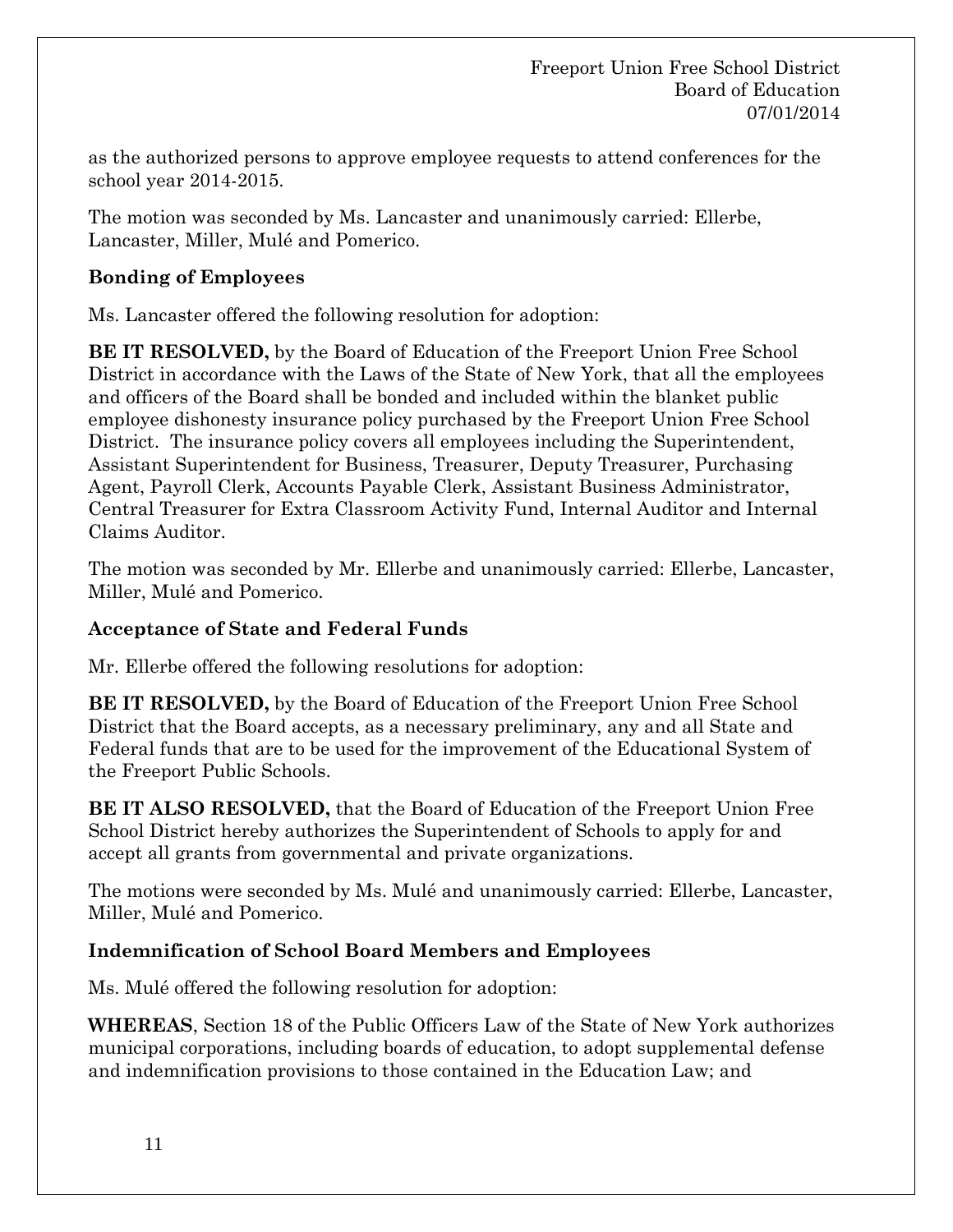**WHEREAS**, the statute authorizes boards of education to defend, indemnify and save harmless, members of boards of education and officers, agents and employees of boards of education; authorized parent volunteers; members of school-based planning and shared decision making committees; and members of the district's audit committee, in connection with any claims, awards or judgments obtained against such board members, officers, agents or employees; authorized parent volunteers; members of school-based planning and shared decision making committees; and members of the district's audit committee in any State or Federal Court, in the amount of any judgment, award or settlement of any such claim, provide the act or omission from which such judgment, award or claim arose or occurred while the board member, officer, agent or employee or authorized parent volunteer; member of a school-based planning and shared decision making committee; or a member of the district's audit committee was acting within the scope of his or her office or employment or authorized volunteer duties;

**BE IT RESOLVED,** that the Board of Education of the Freeport Union Free School District hereby adopts the supplemental defense and indemnification provisions contained in Section 18 of the Public Officers Law for its Board members, officers, agents and employees; authorized parent volunteers, members of school-based planning and shared decision making committees; and members of the district's audit committee. This coverage shall supplement and shall be in addition to the coverage available to such individuals under other enactments, including but not limited to the Education Law of the State of New York; and

**BE IT RESOLVED**, that supplemental hereto and as an additional perquisite to public office and employment, the Board hereby further extends the right to be defended and indemnified as provided in Public Officers Law, §18 to board members, school officers, agents and employees who are requested or are called to testify as a witness or to answer questions concerning their acts or omissions within the scope of their office, agency or employment before a grand jury, the Office of the District Attorney or other law enforcement official. Nothing herein contained shall be construed to authorize or require defense or indemnification to a board members, school officer, agent or employee who has been identified as a defendant in a pending criminal prosecution or where such individual, or the school district, has reason to believe that such individual is a target in a criminal investigation or prosecution by the Office of the District Attorney or other law enforcement entity.

The motion was seconded by Mr. Miller and the motion unanimously carried: Ellerbe, Lancaster, Miller, Mulé and Pomerico.

#### **Authorization of Board Memberships**

Mr. Miller offered the following resolution for adoption: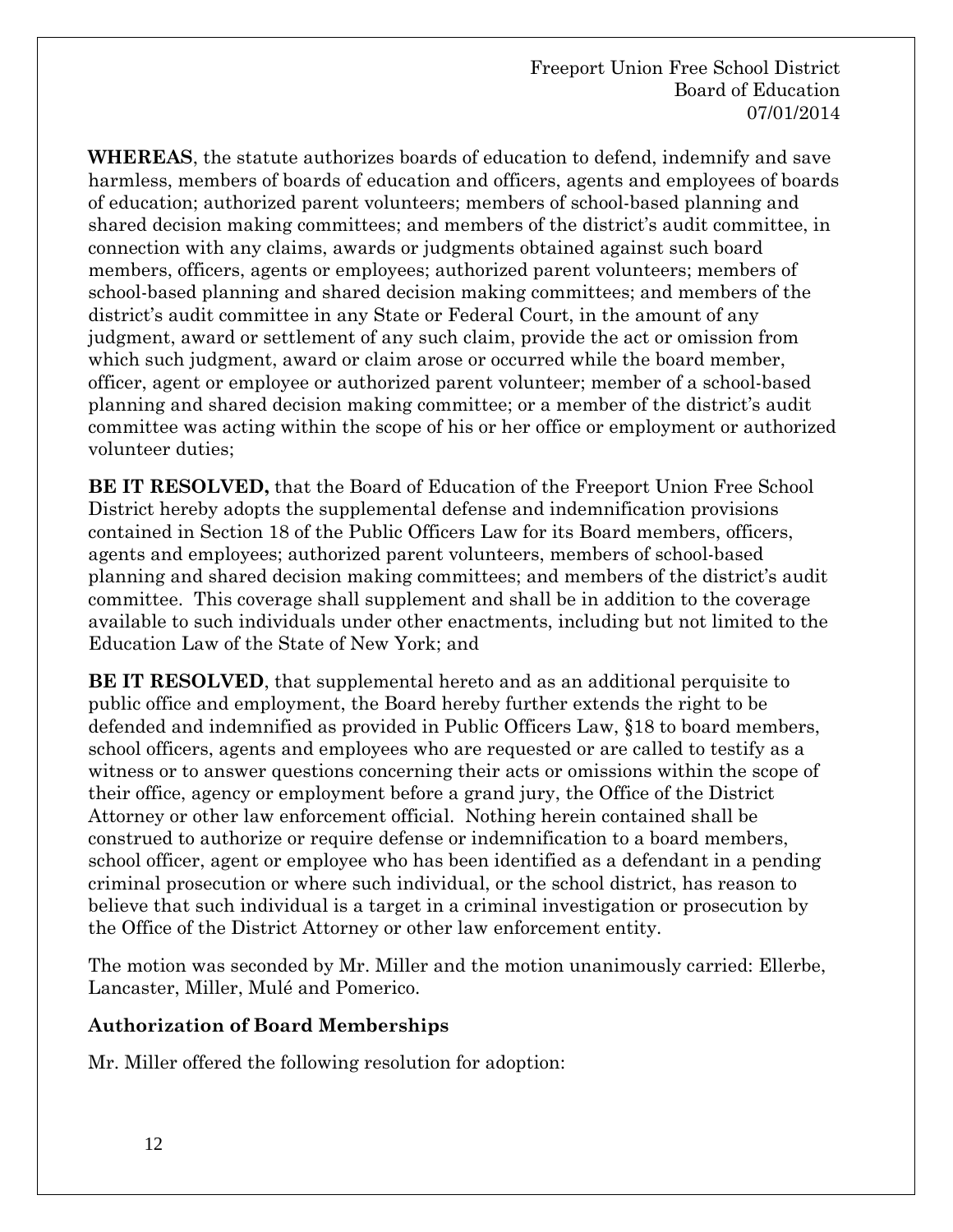**BE IT RESOLVED,** by the Board of Education of the Freeport Union Free School District that the Board agrees to and does hereby authorize membership in the following organizations related to education for the 2014-2015 school year: National School Boards Association National School Boards Association New York State School Boards Association Nassau - Suffolk School Boards Association R. E. F. I. T. National Alliance of Black School Educators (NABSE) New York State Magnet Schools National Caucus of Hispanic School Board Members NYS Caucus of Black School Board Members (NYSCBSBM) National Association of Latino Elected and Appointed Officials (NALEO)

The motion was seconded by Ms. Lancaster and the motion carried: Ellerbe, Lancaster, Miller, Mulé and Pomerico.

## **Authorization to Enter into Agreements**

Ms. Lancaster offered the following resolution for adoption:

**BE IT RESOLVED,** that the Superintendent of Schools is hereby authorized and directed to enter into resolution agreements resolving impartial hearings on behalf of the Board of Education when in his or her judgment the proposed resolution is in the best interest of the District.

The motion was seconded by Mr. Ellerbe, and unanimously carried: Ellerbe, Lancaster, Miller, Mulé and Pomerico.

## **Appointment of Administrators to the Teacher Center Board**

Mr. Ellerbe offered the following resolution for adoption:

**BE IT RESOLVED** that the Board of Education of the Freeport Union Free School District hereby appoints Gerard W. Poole and Pamela Maltese as Administrators to the Freeport Teacher Center Board for the 2014-2015 school year.

The motion was seconded by Ms. Mulé unanimously carried: Ellerbe, Lancaster, Miller, Mulé and Pomerico.

#### **Appointment of the Board of Registration**

Ms. Mulé offered the following resolution for adoption:

**BE IT RESOLVED,** by the Board of Education of the Freeport Union Free School District that the Board of Registration shall be appointed in accordance with Education Law, and shall serve until thirty days following the next Election;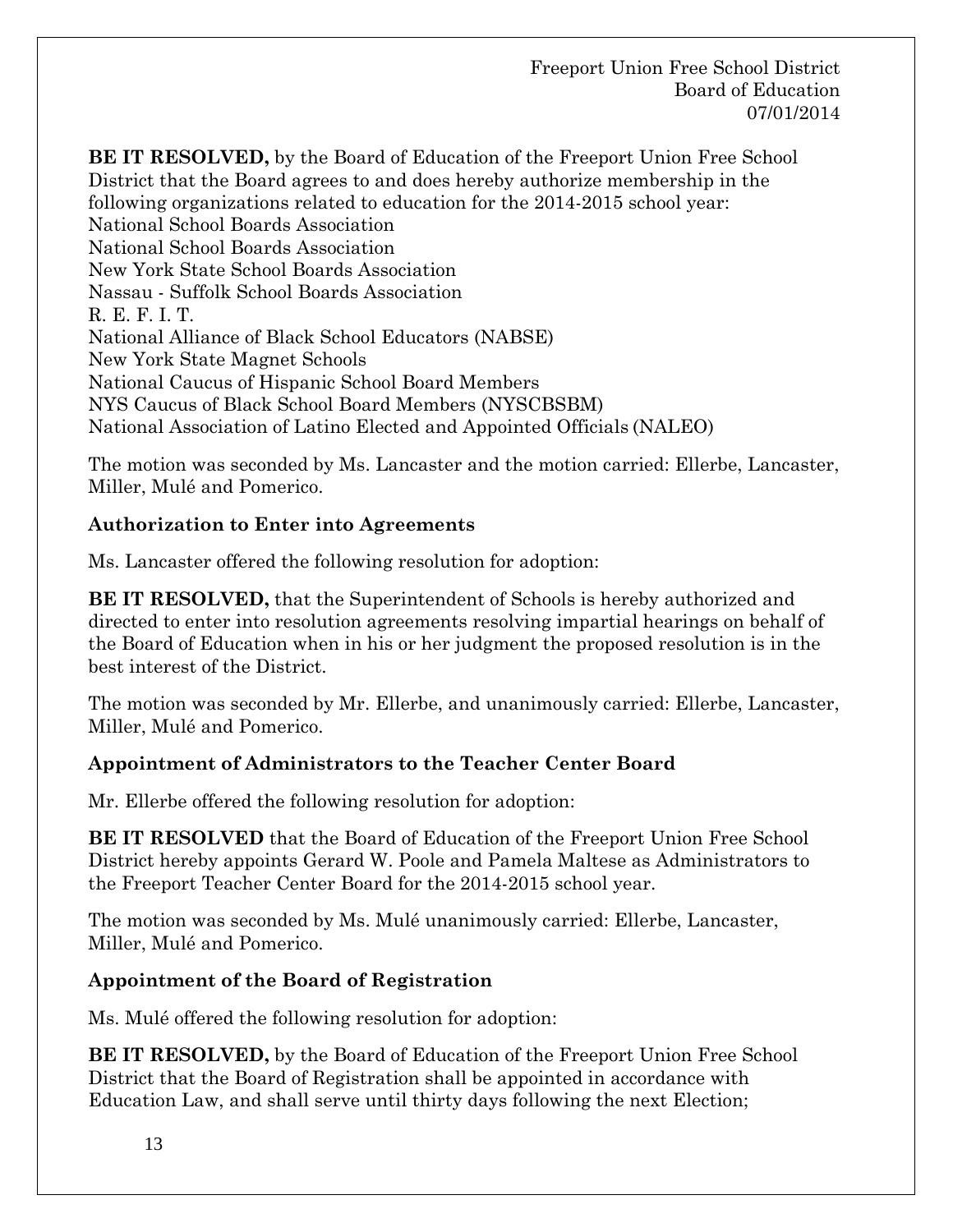THE Board hereby appoints: Denise Elmore (Chairperson of Election); Janice Falco; Joann Cook; Edwin Elmore; Joan Holland; Jeremy Impellezari; Erika Elmore.

The motion was seconded by Mr. Miller and unanimously carried: Ellerbe, Lancaster Miller, Mulé and Pomerico.

### **Resolution for Conference Attendance and Reimbursement of Expenses**

Mr. Miller offered the following resolution for adoption:

**BE IT RESOLVED,** that the Board of Education of the Freeport Union Free School District herewith approves the attendance by Board of Education Members at any conferences, workshops, training sessions, educational information sessions and any other presentations by the educational organizations and institutions set forth below for the 2014-2015 school year:

The National School Boards Association The Nassau-Suffolk School Boards Association The New York State School Boards Association New York State Education Department Reform Educational Financing Inequities Today (R. E. F. I. T.) New York State Magnet Schools Board of Cooperative Educational Services (BOCES) SCOPE National Caucus of Hispanic School Board Members NYS Caucus of Black School Board Members (NYSCBSBM) National Association of Latino Elected and Appointed Officials (NALEO)

**BE IT FURTHER RESOLVED, that Board members who want to participate in** conferences, programs, workshops and training sessions sponsored by any other educational organizations or institutions should obtain prior approval from the Board.

**BE IT FURTHER RESOLVED,** and in keeping with our Mission and Vision Statements, the Board of Education is committed to the education of the children of Freeport and to that end, wishes to participate in any and all programs which will help our Board enhance, enrich and improve our students and help them become lifelong learners.

The Board has determined that attendance of Board Members at conferences, workshops, training sessions, educational information sessions and any other presentations by educational organizations and institutions is in the best interest of the District and therefore has determined to reimburse attending Board Members for all reasonable and appropriate expenses, which may be prepaid by the District if appropriate, including meal, transportation, and lodging costs and registration fees.

The motion was seconded by Ms. Lancaster and the motion carried unanimously: Ellerbe, Lancaster, Miller, Mulé and Pomerico.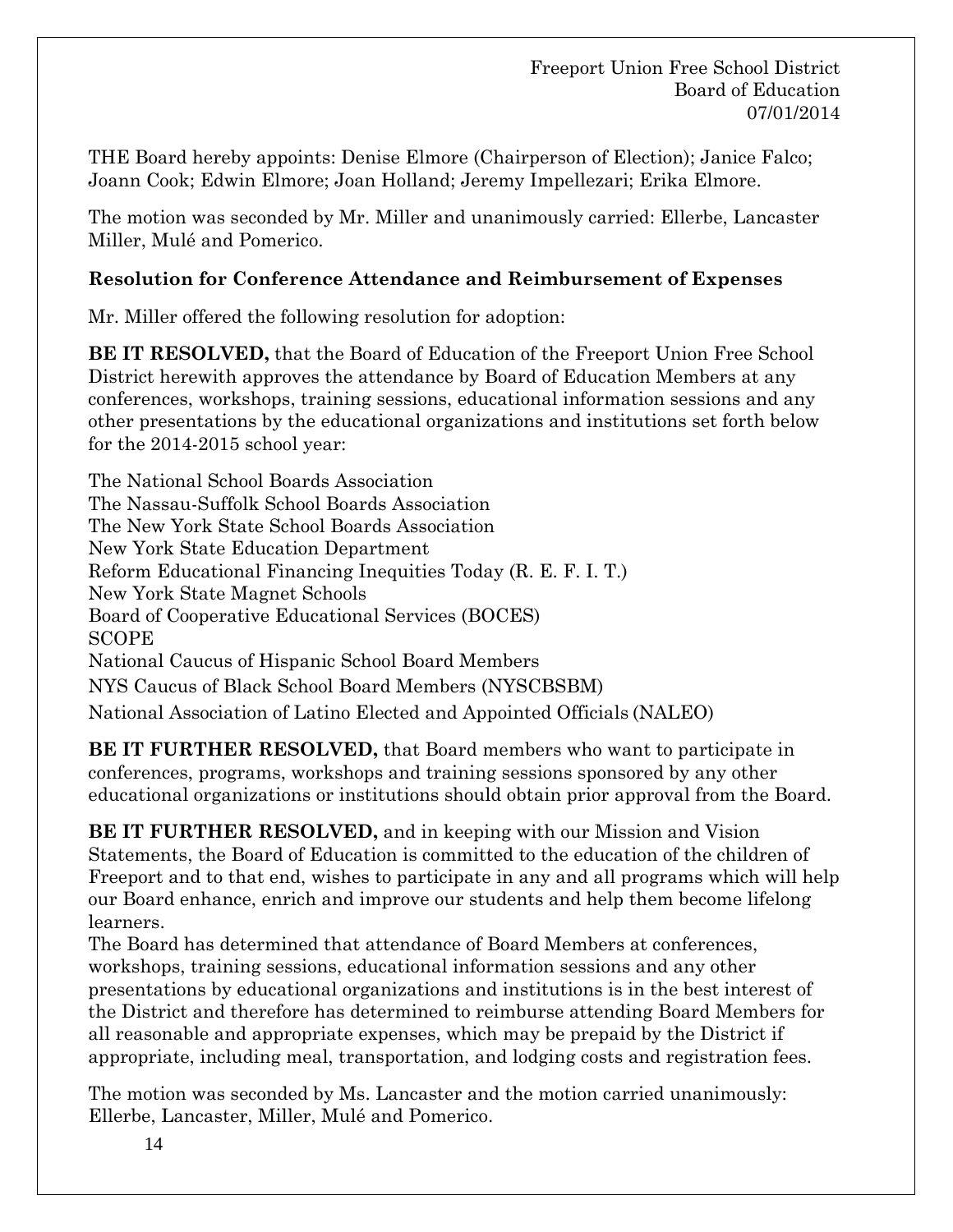### **Computer Equipment, Cellular Phones, Credit Cards, Meals And Refreshments**

Ms. Lancaster offered the following resolutions for adoption:

## **Computer Equipment**

**BE IT RESOLVED,** that the Board of Education of the Freeport Union Free School District hereby authorize the district to provide computer equipment for home use by school board members, the Superintendent, the Deputy Superintendent, the Assistant Superintendents, and the Executive Director of Operations, where the computers remain the property of the district; where the computers are returned to the district at the expiration of the board member's term or retirement/resignation of the Superintendent, the Deputy Superintendent, the Assistant Superintendents, or the Executive Director of Operations.

**BE IT FURTHER RESOLVED**, that the computers are to be used to enhance communication on school district matters.

## **Cellular Phones**

**BE IT RESOLVED,** that the Board of Education hereby authorizes the Superintendent or designee to issue a school district-owned cellular phone to a district employee when required by that employee's job duties.

**BE IT RESOLVED,** that the cellular phones are provided to the employees for business purposes and are not to be used by anyone other than a school district employee. Be it further resolved that the district will assure that it does not purchase a plan with a greater allowance than is reasonably necessary; the business office shall evaluate the cellular phone plan at least once a year.

# **Credit Cards**

**BE IT RESOLVED,** that the Board of Education hereby authorizes issuance of credit cards to the Superintendent of Schools, the Assistant Superintendent Business/Purchasing Agent and the Assistant Superintendent for Personnel/District Clerk.

**BE IT FURTHER RESOLVED,** that the credit cards are to be used for authorized, reimbursable, school business related expenses only.

# **MEALS AND REFRESHMENTS**

**BE IT RESOLVED,** that the Board of Education recognizes that from time-to-time it may be appropriate to provide meals and/or refreshments at District meetings and/or events which are being held for an educational purpose. Examples of authorized categories of expenditures include but are not limited to refreshments for staff on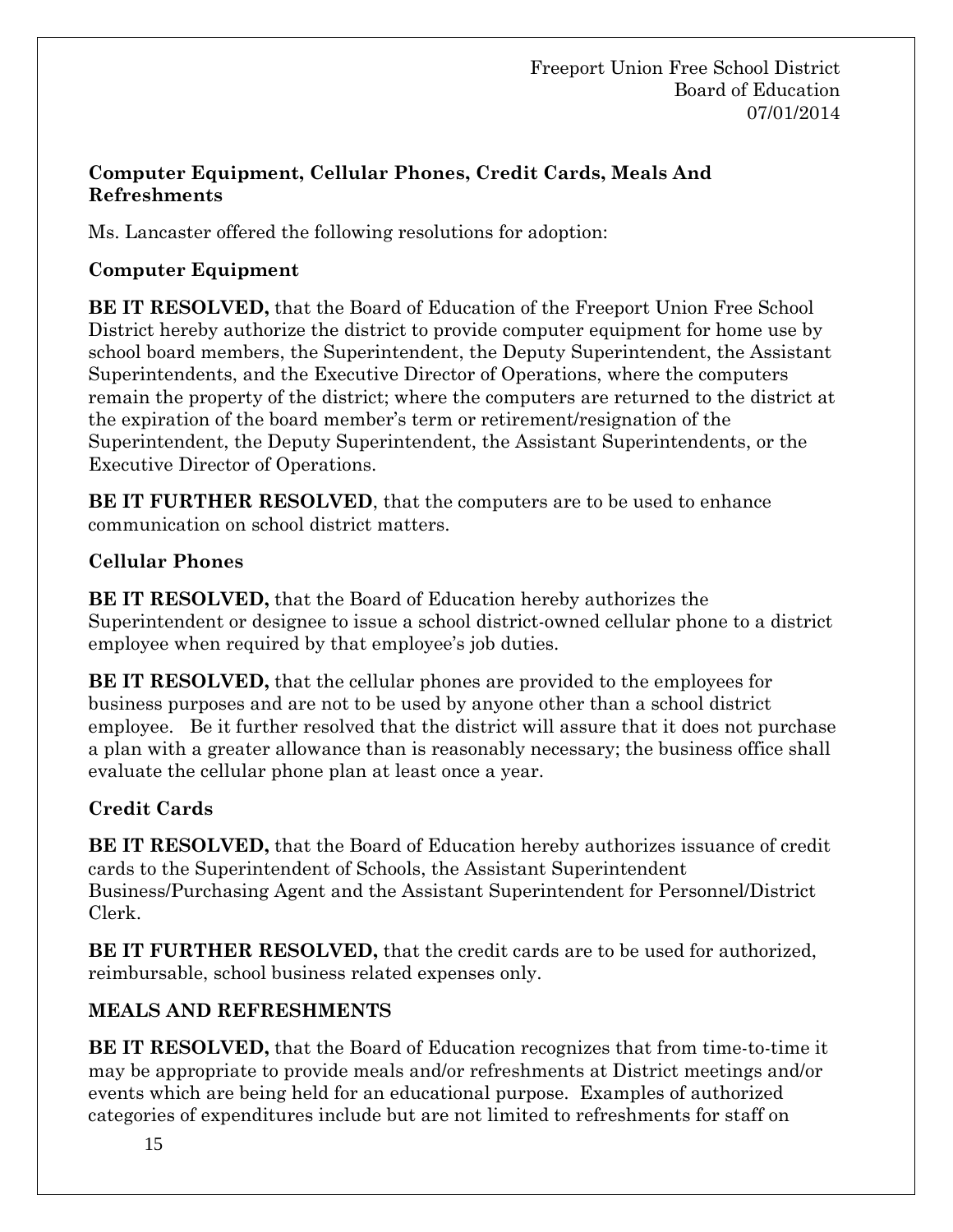Teacher Orientation Day at the beginning of each year, staff recognition meetings, refreshments for Superintendent's Conference Days, community/district meetings, assessment day, grading of tests, receptions for volunteers, and other meetings at which district business is conducted.

The motions were seconded by Ms. Mulé and unanimously carried: Ellerbe, Lancaster, Miller, Mulé and Pomerico.

Mr. Ellerbe offered the following resolutions for adoption:

#### **Appointment of Dignity Act Coordinators**

**BE IT RESOLVED**, by the Board of Education of the Freeport Union Free School District hereby appoints the following individuals as Dignity Act Coordinators in their respective schools as listed:

| Elizabeth Biscotti    | Archer Street School                                 |
|-----------------------|------------------------------------------------------|
| Mary Gargiulo         | <b>Archer Street School</b>                          |
|                       | Mariella Echegaray Ryan Atkinson Intermediate School |
| Michael Fee           | Atkinson Intermediate School                         |
| Nina Sasso            | Atkinson Intermediate School                         |
| Cindy Misrock         | Bayview Avenue School                                |
| Alma Rocha            | Bayview Avenue School                                |
| Linda Wiener          | Columbus Early Childhood Center                      |
| Loretta McGaughey     | Columbus Early Childhood Center                      |
| Liliana Lynch         | Columbus Early Childhood Center                      |
| Danielle Ballard      | Dodd Middle School                                   |
| Nancy Berg            | Dodd Middle School                                   |
| Felice Niland         | Dodd Middle School                                   |
| Gisselle Campbell Ham | <b>Freeport High School</b>                          |
| Maria Duran           | Freeport Sr. High School                             |
| Rosemary Garcia       | Freeport Sr. High School                             |
| Robert Lordi          | Freeport Sr. High School                             |
| Joseph Mille          | Freeport Sr. High School                             |
| Clorinda Pawlak       | Giblyn Elementary School                             |
| Carmen Tarantino      | Giblyn Elementary School                             |
| Susan Deluca          | New Visions Elementary School                        |
| Diana Octave Boxill   | New Visions Elementary School                        |
| Michael Singleton     | District-wide                                        |
|                       |                                                      |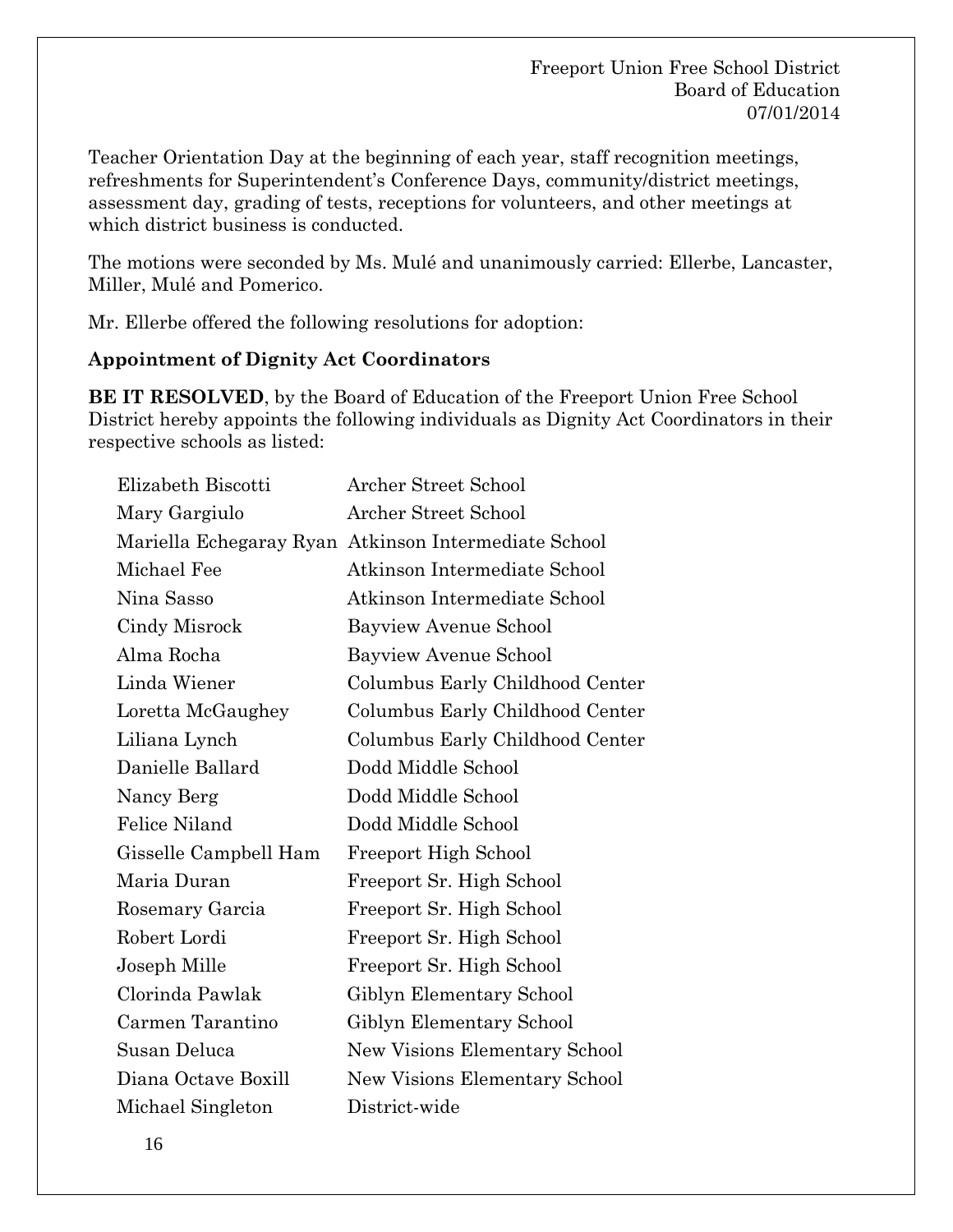The motion was seconded by Ms. Mulé and unanimously carried: Ellerbe, Lancaster, Miller, Mulé and Pomerico.

### **Conclusion of the Reorganization Meeting**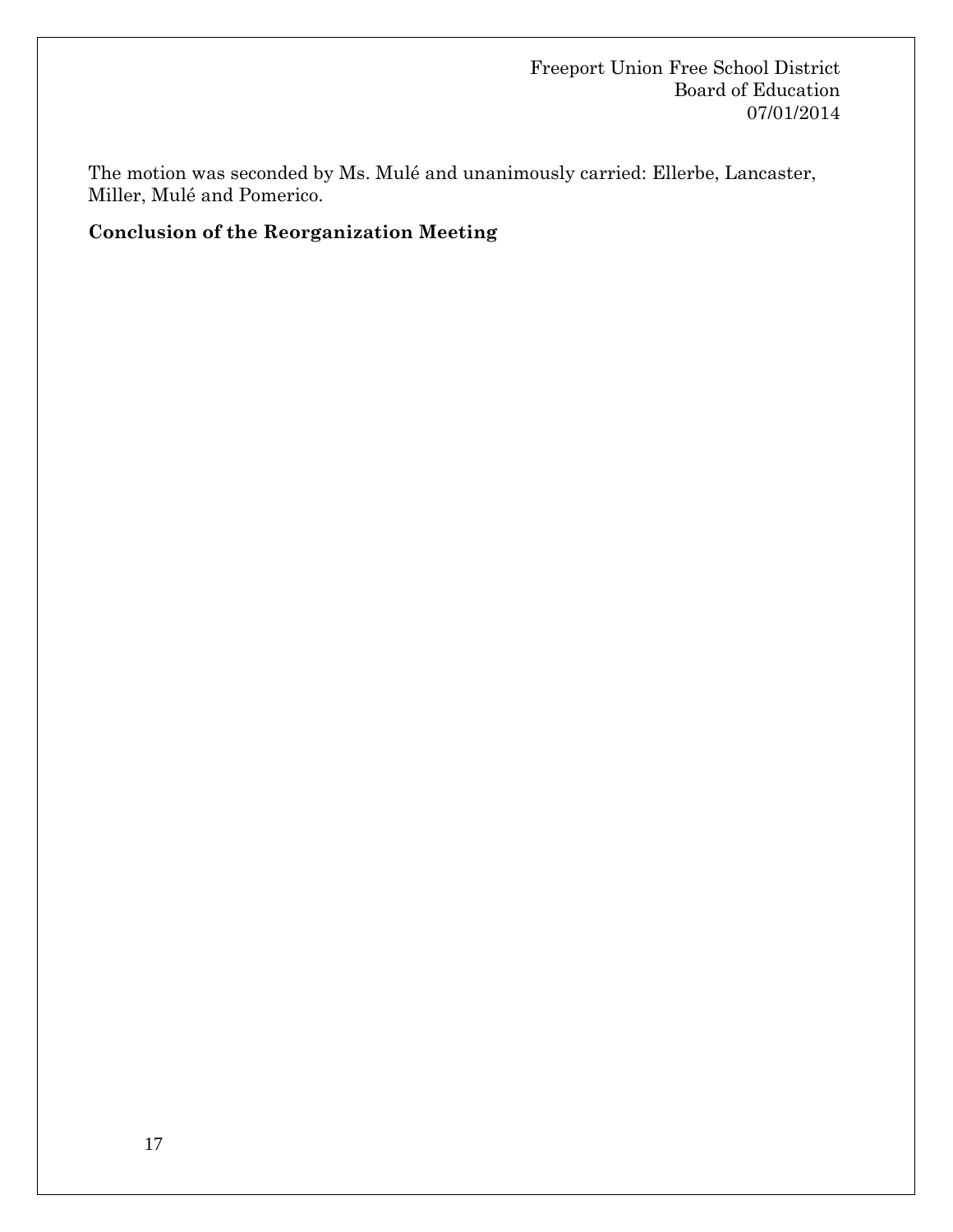## **Beginning of the Action Meeting**

#### **Superintendent's Report**

The Superintendent of Schools, Dr. Kishore Kuncham welcomed everyone to the new school year. He thanked Mrs. Mulé for her outstanding leadership in often difficult times. He also thanked Ms. Lancaster for her outstanding support as Vice President. The Superintendent welcomed the new Board President, Mr. Michael Pomerico and new Vice President, Mr. Anthony J. Miller. He expressed his congratulations and thanked them for past service on the Board as well as their hard work and leadership in the coming year. He also welcomed Mr. Louis Frontario, Assistant Superintendent for Business.

The Superintendent made the following remarks:

- Congratulations to the Class of 2014. Graduation took place at Hofstra University and it was a beautiful venue for the 121<sup>st</sup> commencement of Freeport Public Schools.
- A record breaking number of grants have been received for our schools (over 8 million dollars)
- We have the highest graduation rate ever for our schools at 80%!
- Over the summer we will have many Capital projects happening around the District
- Advocacy must continue to end the Gap Elimination Adjustments (GEA)

#### **Amendment to the Agenda**

On a motion by Ms. Mulé and a second by Mr. Ellerbe one resolution was added to the agenda. The motion passed unanimously, the vote was; Ellerbe, Lancaster, Miller, Mule and Pomerico.

## **Questions from the Public**

The public was given the opportunity to address the Board of Education. Each speaker was allowed to address the Board for four minutes on the other items for action. The Board and administration addressed the comments from the public.

On a consent agenda the following actions were approved on a motion by Ms. Mulé and a second by Ms. Lancaster:

## **Acceptance of the Minutes**

**BE IT RESOLVED,** that the Board of Education of the Freeport Union Free School District hereby accepts the minutes of the following meetings as written: June 18, 20014.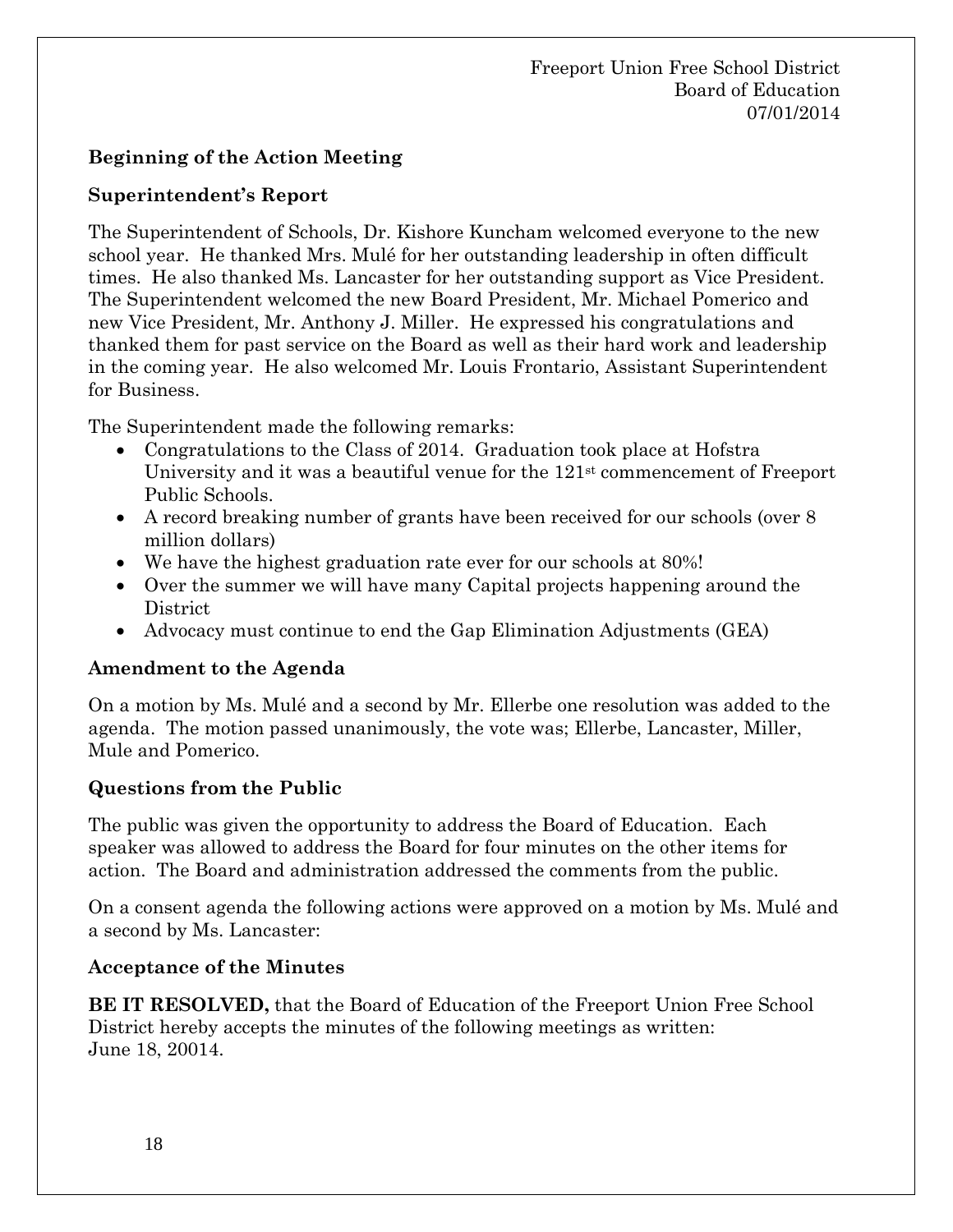### **Leave of Absence**

**BE IT RESOLVED**, that the Board of Education of the Freeport Union Free School District hereby grants a request for leave of absence as listed below:

**Mondy Tillery**, Security Aide, effective May 27, 2014 through August 27, 2014, for health reasons.

**Linda Gooden,** Security Aide, effective May 20, 2014 through June 30, 2014, for health reasons.

## **Resignation of Staff**

**BE IT RESOLVED**, that the Board of Education of the Freeport Union Free School District hereby accepts the letter(s) of resignation from the following staff members as listed below:

**Kristen Hamilton**, English Teacher, effective June 25, 2014, for personal reasons.

**Megan Fritz,** full-time Teaching Assistant, effective June 27, 2014, for personal reasons.

## **Appointment of Instructional Staff**

**BE IT RESOLVED**, that the Board of Education of the Freeport Union Free School District, upon the recommendation of the Superintendent, hereby appoints the individuals listed in the attached Appointment of Staff Report - Temporary, in accordance with the rules of the Board of Regents. These individuals shall possess appropriate certification allowing them to serve as teachers in the public schools of New York.

**Vanessa Mannanice,** Art Teacher, (new) a probationary appointment effective September 1, 2014 with an anticipated tenure date of September 1, 2017. Compensation for this position will be on Step 1-2A of the U4D Schedule at \$63,301. Assignment: Columbus.

**Andrea Schwartz**, Speech Teacher, (replacing S. Morvitz, Retired) a probationary appointment effective September 1, 2014 with an anticipated tenure date of September 1, 2017. Compensation for this position will be on Step 3-2 of the U4D Schedule at \$70,763. Assignment: New Visions.

**Andrew Abberton**, Special Education Teacher, (new) a probationary appointment effective September 1, 2014 with an anticipated tenure date of September 1, 2017. Compensation for this position will be on Step 1-1A of the U4C Schedule at \$53,596. Assignment: Dodd.

**Leonardo LaTouche,** Physical Education Teacher, (new) a probationary appointment effective September 1, 2014 with an anticipated tenure date of September 1, 2017.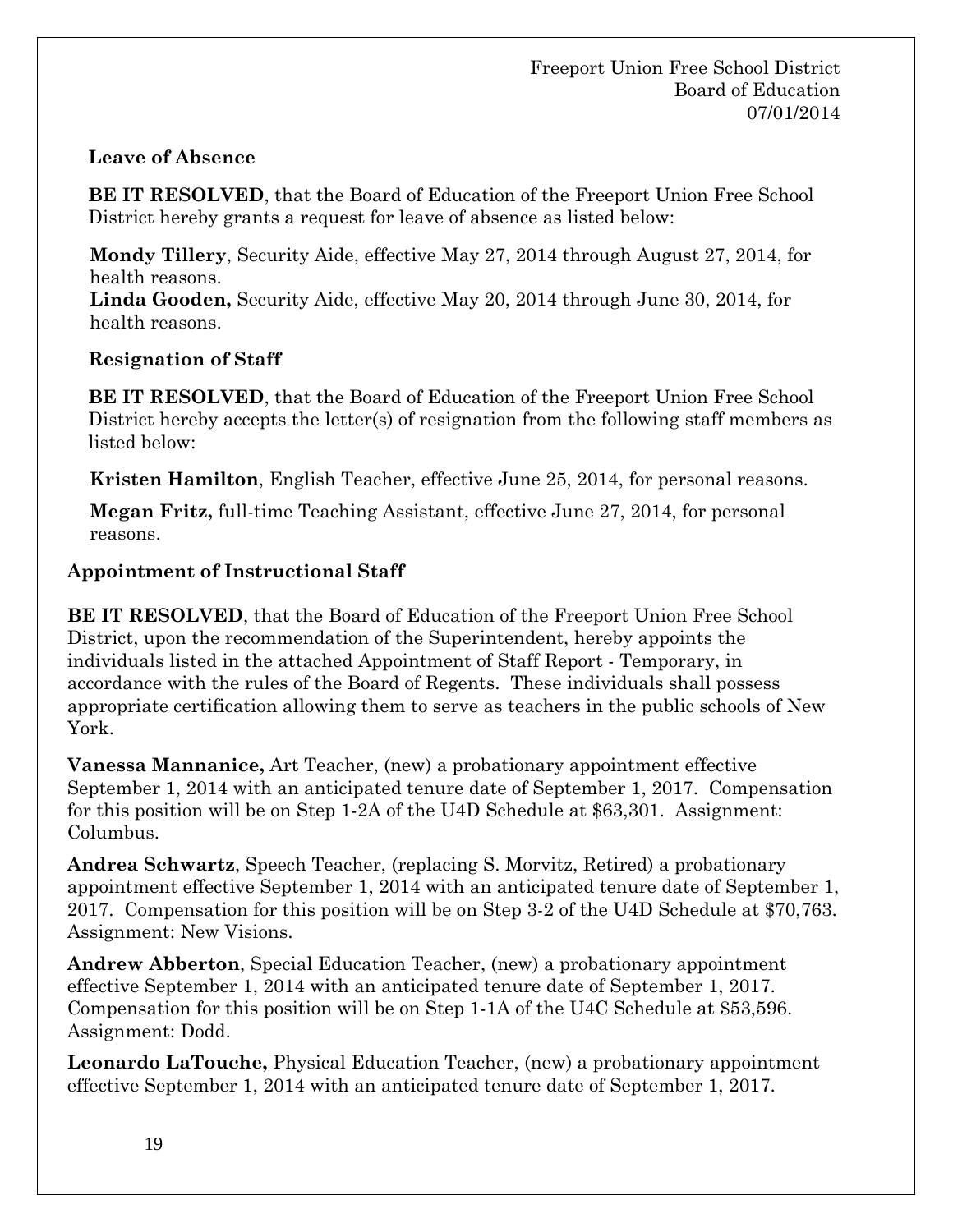Compensation for this position will be on Step 1-2A of the U4D Schedule at \$63,301. Assignment: Bayview/New Visions.

**Steven Probst, Social Studies,** (replacing L. Webb) a probationary appointment effective September 1, 2014 with an anticipated tenure date of September 1, 2017. Compensation for this position will be on Step 1-2A of the U4D Schedule at \$63,301. Assignment: Dodd.

#### **Appointment of Reading for Success Summer Staff**

**BE IT RESOLVED**, that the Board of Education of the Freeport Union Free School District, upon the recommendation of the Superintendent, hereby appoints the individuals listed in accordance with the rules of the Board of Regents. These individuals shall possess appropriate certification allowing them to serve as teachers in the public schools of New York

| Reading for buccess building Trogram blan |              |           |                                  |  |  |
|-------------------------------------------|--------------|-----------|----------------------------------|--|--|
| Irene Shik                                | Teacher      | \$3245.63 | $21$ <sup>st</sup> Century Grant |  |  |
| Michele Nicholas                          | Teacher      | \$3245.63 | $21$ <sup>st</sup> Century Grant |  |  |
| Eileen Carter                             | Teacher      | \$3245.63 | $21^{\rm st}$ Century Grant      |  |  |
| Lori Trujillo                             | Teacher      | \$3245.63 | $21$ <sup>st</sup> Century Grant |  |  |
| Angelique Scarpinato                      | Teacher      | \$3245.63 | $21$ <sup>st</sup> Century Grant |  |  |
| Connie Malcolm-Grant                      | Teacher      | \$3245.63 | 21 <sup>st</sup> Century Grant   |  |  |
| Raquel Kugelmass                          | Teacher      | \$3245.63 | $21$ <sup>st</sup> Century Grant |  |  |
| Jessica Rathbun                           | Teacher      | \$3245.63 | 21 <sup>st</sup> Century Grant   |  |  |
| Amanda Rodriguez                          | Teacher      | \$3245.63 | $21^{\rm st}$ Century Grant      |  |  |
| <b>Wendy Connelly</b>                     | Teacher      | \$3245.63 | $21$ <sup>st</sup> Century Grant |  |  |
| Stephen Smar                              | Teacher      | \$3245.63 | $21st$ Century Grant             |  |  |
| Kerry Sambus                              | Teacher      | \$3245.63 | $21$ <sup>st</sup> Century Grant |  |  |
| Tony Pincus                               | <b>Nurse</b> | \$482.16  | $21$ <sup>st</sup> Century Grant |  |  |
| Joselyn Baucicaut                         | Security     | \$294     | $21st$ Century Grant             |  |  |

#### **Reading for Success Summer Program Staff**

#### **Appointment of Summer Program Staff**

**BE IT RESOLVED**, that the Board of Education of the Freeport Union Free School District, upon the recommendation of the Superintendent, hereby appoints the individuals listed in accordance with the rules of the Board of Regents. These individuals shall possess appropriate certification allowing them to serve as teachers in the public schools of New York

| <b>Last Name</b> | <b>First Name</b> | <b>Position</b>               | <b>Salary</b> | <b>Funding</b>        |
|------------------|-------------------|-------------------------------|---------------|-----------------------|
| Thom             | Timothy           | <b>YES!</b> Instructor        | 4,362         | Carol White PEP Grant |
|                  |                   | <b>Atkinson Summer School</b> |               |                       |
| Cody             | Peter             | Carol White PEP Summer        | 3,600         | Carol White PEP Grant |
|                  |                   | Asst. Director                |               |                       |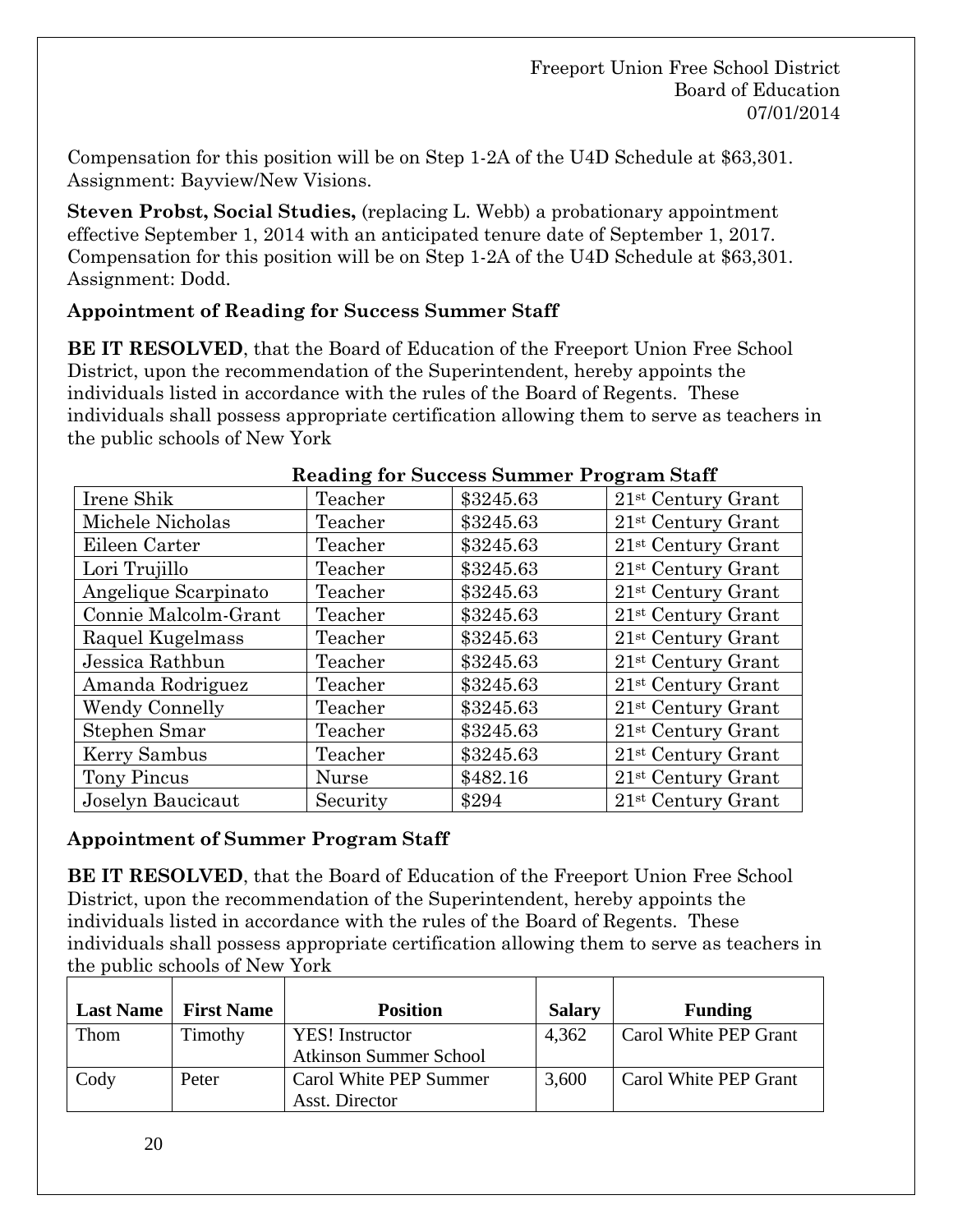| Espina    | Mayra      | YES! 8 Day Residential              | 500 | Carol White PEP Grant |
|-----------|------------|-------------------------------------|-----|-----------------------|
|           |            | <b>Teacher Training Participant</b> |     |                       |
| Afanador- | Annabelle  | YES! 8 Day Residential              | 500 | Carol White PEP Grant |
| Vega      |            | <b>Teacher Training Participant</b> |     |                       |
| Dumas-    | Maryclaire | YES! 8 Day Residential              | 500 | Carol White PEP Grant |
| Landisi   |            | <b>Teacher Training Participant</b> |     |                       |

## **Appointment of Fall Coaching Staff**

**BE IT RESOLVED,** that the Board of Education of the Freeport Union Free School District, hereby appoints the individuals for coaching positions as attached. These individuals shall possess appropriate certification allowing them to serve as coaches in the public schools of New York.

| 2014-2015              |                              |         |  |  |  |
|------------------------|------------------------------|---------|--|--|--|
| <b>Coaches Names</b>   | Position                     | Salary  |  |  |  |
| Mulfinger, William     | Modified Badminton           | \$3,697 |  |  |  |
| Kolodny, Laurie        | Varsity Cheerleading         | \$3,910 |  |  |  |
| Gayle, Cheryl          | J.V. Cheerleading Asst.      | \$3,098 |  |  |  |
| Sasso, Nina            | Modified Cheerleading        | \$2,537 |  |  |  |
| Gilreath, Charles      | Varsity Cross Country        | \$5,517 |  |  |  |
| Blount, Eric           | Coed Modified Cross Country  | \$4,016 |  |  |  |
| Cellan, Russell        | Varsity Head Football        | \$9,699 |  |  |  |
| Smith, Kirtland        | Varsity Asst. Football       | \$6,748 |  |  |  |
| Elmore, Toby           | Varsity Asst. Football       | \$6,748 |  |  |  |
| Jones, Jimmy           | Varsity Asst. Football       | \$6,748 |  |  |  |
| Retzlaff, Arthur       | J.V. Head Football           | \$6,748 |  |  |  |
| Halvorsen, Timothy     | J.V. Asst. Football          | \$6,748 |  |  |  |
| Halvorsen Jr., Timothy | J.V. Asst. Football          | \$6,748 |  |  |  |
| Gordon, David          | Modified Head Football       | \$5,804 |  |  |  |
| DeBonis, Robert        | Modified Asst. Football      | \$4,595 |  |  |  |
| Allen, Daryll Kevin    | Modified Asst. Football      | \$4,595 |  |  |  |
| Banegas, German        | Boys' Varsity Soccer         | \$7,049 |  |  |  |
| May, Anthony           | Boys' J.V. Soccer            | \$5,207 |  |  |  |
| Timmes, Bill           | <b>Boys' Modified Soccer</b> | \$4,512 |  |  |  |
| Roberts, Tracie        | Girls' Varsity Soccer        | \$7,049 |  |  |  |
| Vidalon, Vanessa       | Girls' J.V. Soccer           | \$5,207 |  |  |  |
| Murphy, Carole         | Girls' Varsity Swimming      | \$7,300 |  |  |  |
| Hendrickson, Linda     | Girls' Varsity Tennis        | \$5,182 |  |  |  |
| Sekesan, Danielle      | Girls' Varsity Volleyball    | \$6,241 |  |  |  |
| Jones, Meredith        | Girls' J.V. Volleyball       | \$4,245 |  |  |  |
| Puricelli Jr., Charles | Fall Weight Training         | \$2,116 |  |  |  |
| Zito, George           | <b>Athletic Trainer</b>      | \$6,663 |  |  |  |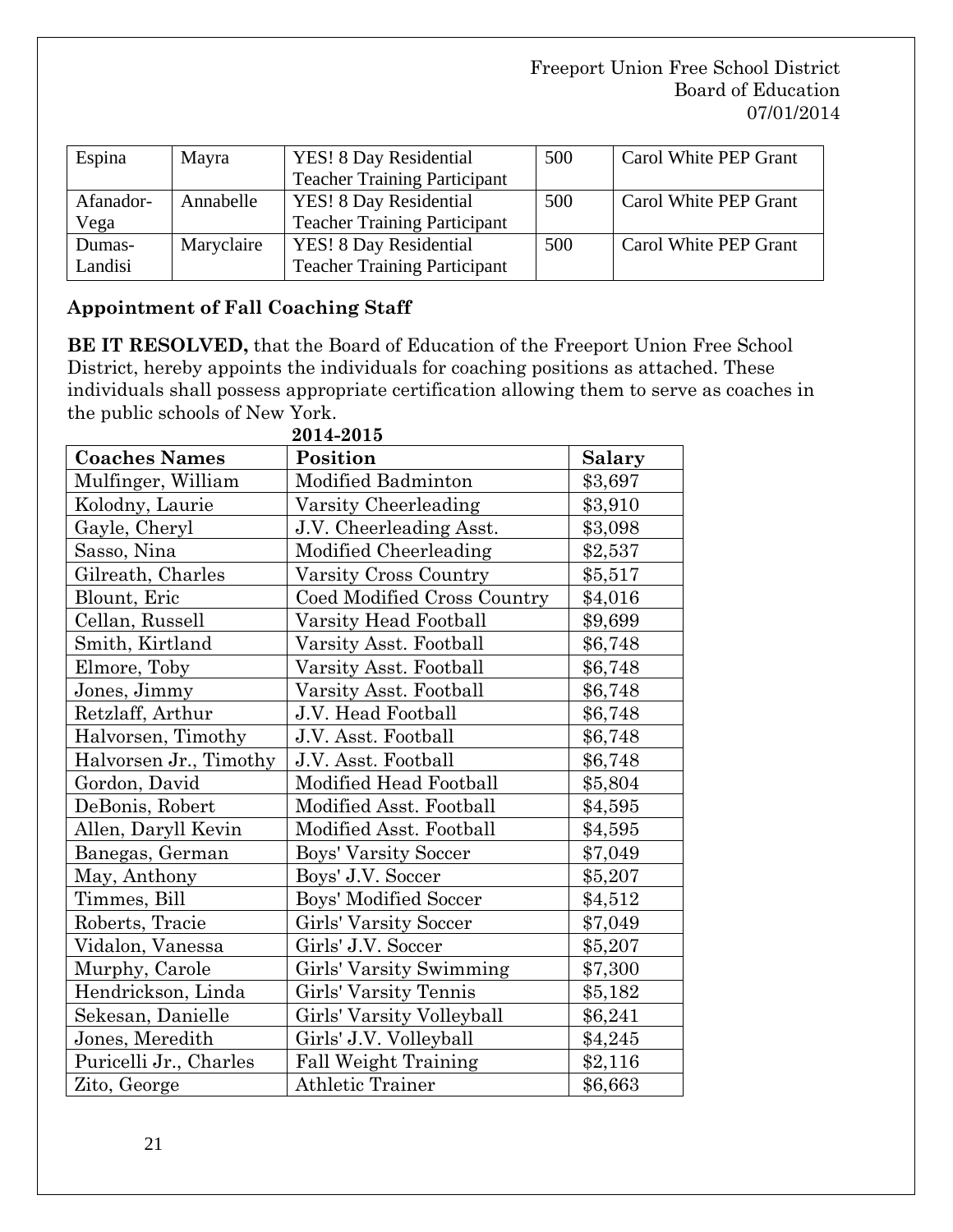#### **CSE/CPSE Minutes**

**BE IT RESOLVED,** that the Board of Education of the Freeport Union Free School District hereby accepts the minutes of the meetings of the Committee on Special Education and the Committee on Preschool Special Education for the following dates:

March 27, 2014; April 3, 4, 7, 8, 11, 24, 25, 28, 29, 30, 2014; May 1, 2, 6, 7, 8, 9, 12, 15, 16, 19, 21, 22, 23, 27, 28, 29, 30, 2014; June 2, 3, 4, 5, 6, 10, 11, 12, 13, 16, 18, 19, 20, 2014.

The vote was: Ellerbe, Lancaster, Miller, Mulé and Pomerico.

#### **Other Action**

Mr. Miller offered the following resolution for adoption:

#### **Approval of Educational Consultants**

**BE IT RESOLVED,** that the Board of Education hereby approve the agreement between the following consultant(s) and the Freeport Union Free School District, as per the following list for; and

**BE IT FURTHER RESOLVED**, that the Board of Education authorizes the Superintendent (or his designee) to execute said agreements on its behalf.

| Consultant                             | <b>Schools</b>                                          | <b>Services Provided</b>                                                                                                                                        | Total<br>$\cos t$ | <b>Funding Source</b>                                    |
|----------------------------------------|---------------------------------------------------------|-----------------------------------------------------------------------------------------------------------------------------------------------------------------|-------------------|----------------------------------------------------------|
| Deborah<br><b>Brave</b>                | <b>FHS</b>                                              | Travel Program to<br>improve Life Skills<br>For services rendered 6/14                                                                                          | \$934.89          | $21st$ Century<br>Community<br>Learning Centers<br>Grant |
| Patricia J.<br>Belfi                   | Atkinson                                                | Twenty-five days of<br>targeted instructional<br>support to support staff in<br>delivering Common core<br>aligned ELA instruction<br>For services rendered 6/14 | \$7,500           | Title IIa Grant                                          |
| Luisa L.<br>Costa, Ph.D.               | Archer,<br>Bayview,<br>Giblyn,<br><b>New</b><br>Visions | One day of Professional<br>Development for Dual<br>Language teachers,<br>Grades 3 and 4<br>For services rendered 6/14                                           | \$1,100           | Title II Grant                                           |
| Informed<br>Decision<br>Services, Inc. | <b>FHS</b>                                              | Evaluate Math-Science<br>Partnership program and<br>assist staff on<br>implementation.                                                                          | \$28,000          | Math & Science<br>Partnership Grant<br>2014-2015         |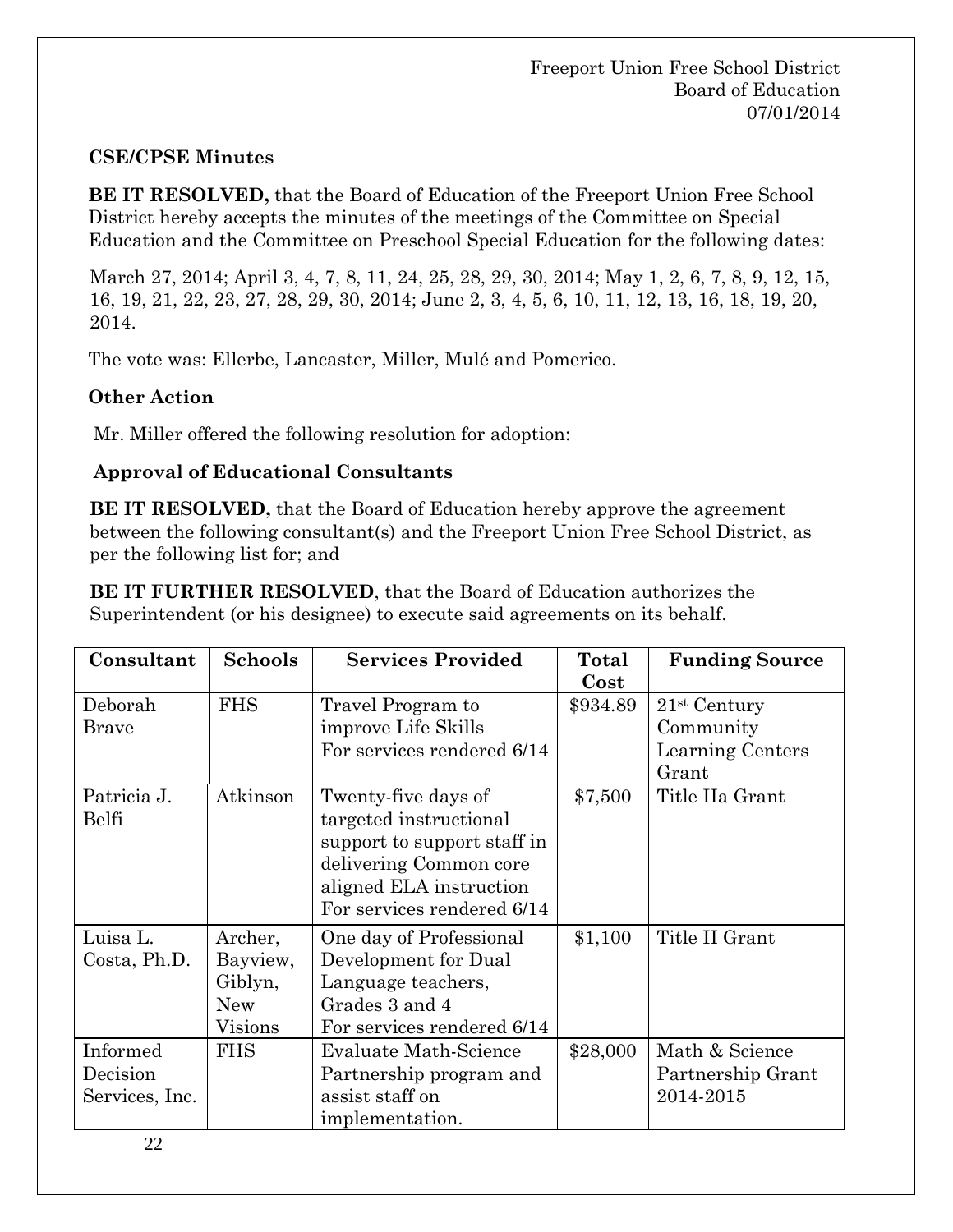| Bandit<br>Publishing         | <b>FHS</b>                       | Materials and training<br>provided to improve ELA<br>skills through the<br>language of economics<br>and finance.                                                                         | \$7,830  | $21st$ Century<br>Community<br>Learning Centers           |
|------------------------------|----------------------------------|------------------------------------------------------------------------------------------------------------------------------------------------------------------------------------------|----------|-----------------------------------------------------------|
| Sparkle<br>Entertainme<br>nt | Dodd                             | Exploration of theatre<br>arts using skills<br>correlated to Common<br>Core curriculum                                                                                                   | \$8,000  | 21 <sup>st</sup> Century<br>Community<br>Learning Centers |
| Freeport<br>Pride, Inc.      | Atkinson,<br>Dodd,<br><b>FHS</b> | Program to Support<br>Positive Youth<br>Development & Character<br>(Counseling Services for<br>the School Year)                                                                          | \$30,000 | 21 <sup>st</sup> Century<br>Community<br>Learning Centers |
| Dr. Silvia<br>Silberger      | <b>FHS</b>                       | 4 day workshop for<br>teachers on Algebra<br>Common Core Module 3, 4<br>and Geometry Module 1                                                                                            | \$5,000  | Title II Math Grant                                       |
| Dr. Sharon<br>Whitton        | <b>FHS</b>                       | 4 day workshop for<br>teachers on Algebra<br>Common Core Module 3, 4<br>and Geometry Module 1                                                                                            | \$5,000  | Title II Math Grant                                       |
| Dr. Elaine<br>Zseller        | <b>FHS</b>                       | August 28<br>Superintendent<br>Conference Day working<br>with HS Math Teachers<br>using AM-CC Algebra<br>teaching techniques and<br>PM-CC-Geometry<br>teaching techniques                | \$1,200  | Title II Math Grant                                       |
| Dr. Silvia<br>Silberger      | <b>FHS</b>                       | Working with math<br>teachers on Pedagogical<br>skills, co-teaching in the<br>classrooms, examining<br>shifts in Common Core<br>math, and visits to<br>classrooms to provide<br>feedback | \$37,990 | Title II Math Grant                                       |
| Dr. Sharon<br>Whitton        | <b>FHS</b>                       | Coaching math teachers<br>on Pedagogical skills, co-<br>teaching in the<br>classrooms, working with                                                                                      | \$56,000 | Title II Math Grant                                       |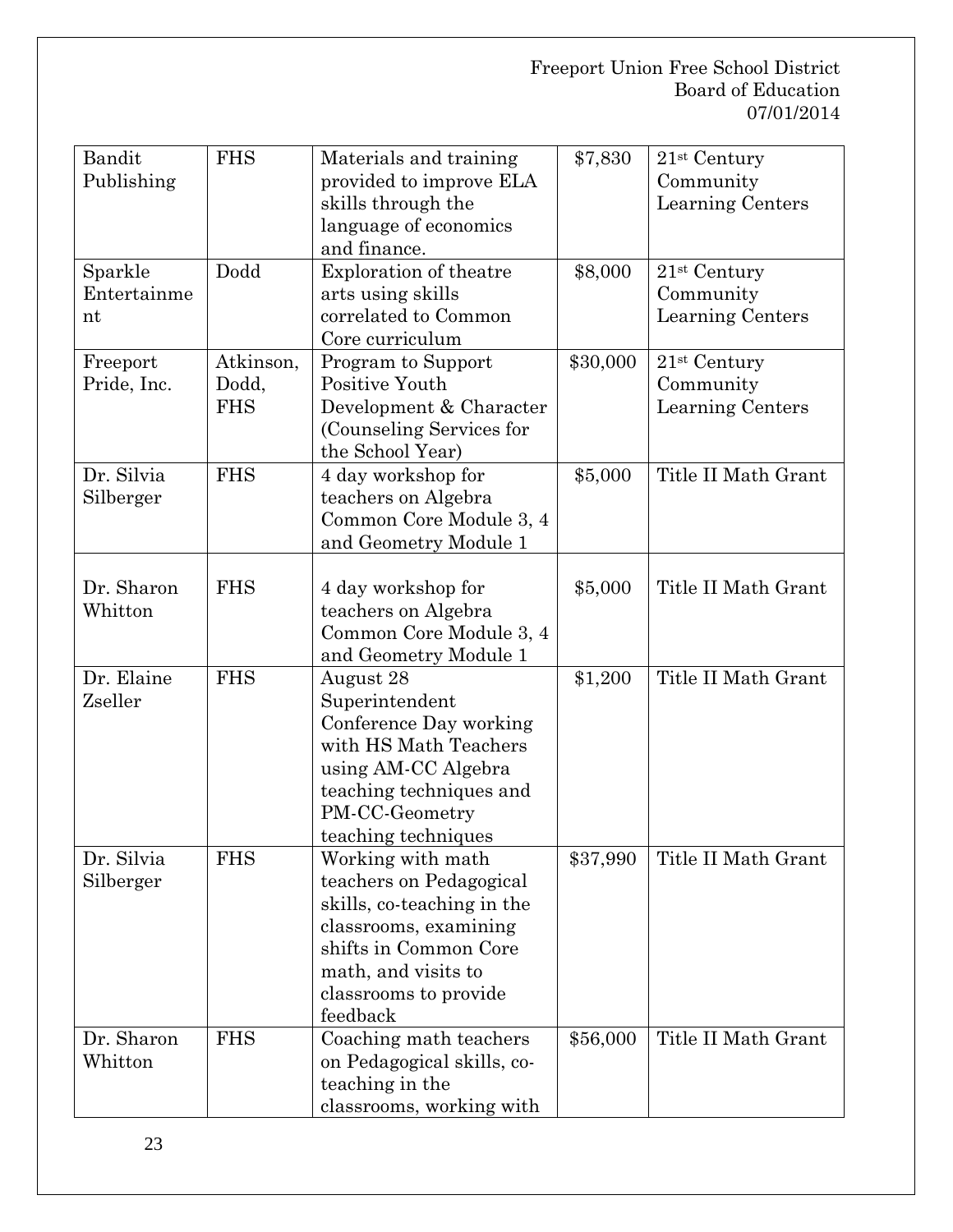|                                                     |                                                                       | groups of teachers to<br>examine shifts in<br>Common Core math, and<br>visits to classrooms to<br>provide feedback                                                                                                                                                                            |          |                                                                                                                                                         |
|-----------------------------------------------------|-----------------------------------------------------------------------|-----------------------------------------------------------------------------------------------------------------------------------------------------------------------------------------------------------------------------------------------------------------------------------------------|----------|---------------------------------------------------------------------------------------------------------------------------------------------------------|
| Dr. Luisa<br>Costa                                  | Bayview,<br>Archer,<br>Giblyn,<br><b>New</b><br><b>Visions</b>        | Professional Development<br>and on-site support for<br>Dual Language teachers<br>in grades K-4 designed to<br>strengthen teachers' skills<br>as they develop dual<br>literacy. Emphasis will be<br>on Guided Reading in<br>grades K-4 and teaching<br>language arts through<br>content areas. | \$13,200 | Title III Grant                                                                                                                                         |
| Estrada-<br>Parris, LLC                             | District--<br>wide                                                    | Professional Development<br>for general educators,<br>grades K-12 on the<br><b>Sheltered Instruction</b><br><b>Observation Protocol</b><br>(SIOP)                                                                                                                                             | \$4,000  | Title III Grant                                                                                                                                         |
| Discipline<br>Associates,<br>LLC (Allen<br>Mendler) | District-<br>wide                                                     | Training in classroom<br>management                                                                                                                                                                                                                                                           | \$3,500  | Title II Grant                                                                                                                                          |
| Carole Masin                                        | $K-8$                                                                 | Fundations training for<br>new teachers and<br>continuation of Just<br>Words training                                                                                                                                                                                                         | \$12,000 | Year 1: July 1-<br>August 30, 2014<br>1 day@ 800 Title II<br>Year 2: September<br>1-August 30, 2015<br>14 days@ \$800 Title<br>$\overline{2}$           |
| Heinemann<br>Professional<br>Development            | Archer,<br>Bayview,<br>Columbus<br>, Giblyn,<br><b>New</b><br>Visions | Provide training in<br><b>Benchmark Assessment</b><br>Systems and continuation<br>of guided reading and<br>independent reading                                                                                                                                                                | \$22,400 | Year 1: July 1-<br>August 30, 2014<br>1 day @ 2800 Title<br>$_{\rm II}$<br>Year 2: September<br>1-August 30, 2015<br>7 days @ 2800 Title<br>$_{\rm II}$ |
| Maureen<br>Murphy                                   | Archer                                                                | Two days PD "Creating a<br>Rich Literacy                                                                                                                                                                                                                                                      | \$800    | Title II Grant                                                                                                                                          |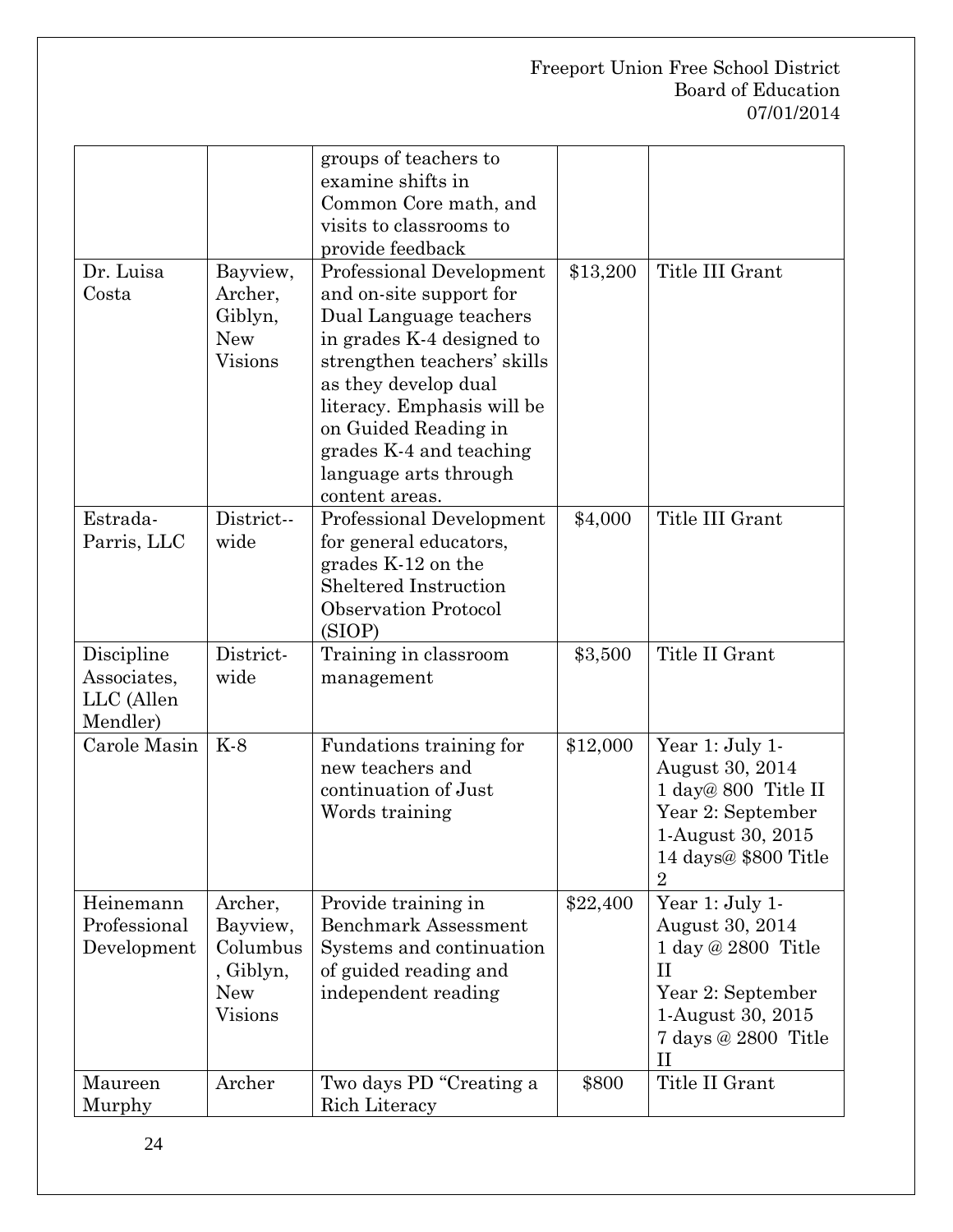|             |                       | Environment in the<br>Classroom"                                                                |                     |                                                                          |
|-------------|-----------------------|-------------------------------------------------------------------------------------------------|---------------------|--------------------------------------------------------------------------|
| Glori Engel | District-<br>wide K-4 | Provide year-long PD in<br>District ELA goals, up to<br>$200$ days during $7/1/14$ -<br>6/30/15 | \$450.00<br>per day | Strengthening<br>Teacher Leader<br><b>Effectiveness Grant</b><br>(STLE3) |

The motion was seconded by Ms. Lancaster and passed unanimously.

The vote was: Ellerbe, Lancaster, Miller, Mulé and Pomerico.

Ms. Lancaster offered the following resolution for adoption:

### **Disposal of Computer Equipment**

**BE IT RESOLVED** that the Board of Education of the Freeport Union Free School District hereby authorizes that the computer equipment on the attached list be declared obsolete and recycled by CRT Recycling, at no cost to the district.

The motion was seconded by Ms. Mulé and passed unanimously.

The vote was: Ellerbe, Lancaster, Miller, Mulé and Pomerico.

Mr. Ellerbe offered the following resolution for adoption:

## **Authorization to Participate in Various Cooperative Bids**

**BE IT RESOLVED,** that the Board of Education of the Freeport Union Free School District hereby authorizes the school district to participate with other school districts in the joint biding of the various commodities, supplies, equipment, etc. as authorized by the General Municipal Law.

**BE IT RESOLVED**, that, the recommendations of the Purchasing Steering Committee, where applicable, will be considered when this Board acts on the purchase of said commodities.

**BE IT FURTHER RESOLVED**, that the district purchasing agent is authorized to participate in various other Cooperative Bids as necessary and in the best interest of the school district

**BE IT FURTHER RESOLVED, that** the Freeport School District agrees to participate in the following cooperative bids, as attached. Nassau BOCES Bids

#### **Nassau BOCES Bids**

Abatement & Removal of Asbestos and Lead Materials Arts & Crafts Supplies

Athletic Uniforms Audio Visual Equipment Audio Visual Supplies Auto Body Supplies Auto Mechanic Supplies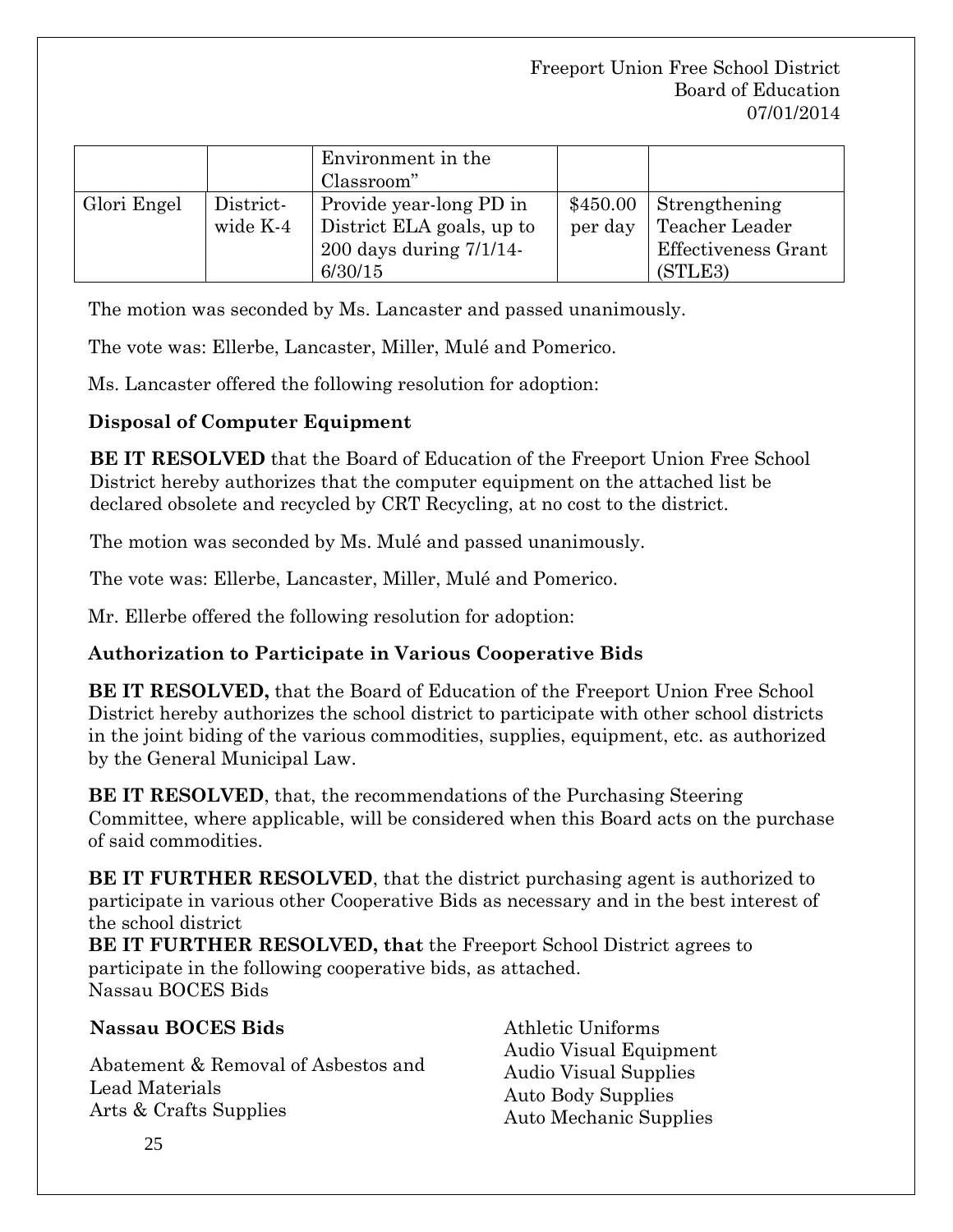Automotive air Conditioning Repairs Boiler, Duct and Kitchen Exhaust Cleaning Building and Grounds Equipment Calculators Carpentry/Cabinetry/Building Supplies Carpeting and Installation Cesspool Maintenance Services Chain Link Fencing Computer Hardware/Software/Networking/Supplies and Parts Custodial & Green Custodial Supplies Fax & Photocopy Systems, Supplies & Maintenance Financing & Leasing Of Capital Equipment Fire Extinguishers and Service Fitness Equipment Floor Tiles and Installation Food and Beverage Supplies Food Prep: Paper & Plastic Supplies Food Service Equipment Fuel Oil Furniture: Classroom and Office General Safety Supplies General School and Office Supplies Glazing Services & Supplies Gymnasium Floor Refinishing Hazardous Material Handling, Removal, Transportation & Disposal HVAC Equipment HVAC Maintenance and Installation Industrial Arts and Welding Supplies Interscholastic Athletic Supplies Library Supplies Licensed Uniformed Unarmed Guard Service Medical and Dental Supplies Musical Instrument Rentals Musical Instrument Repairs Musical Instruments and Supplies

Net Tc Classroom Display Systems and Audio Visual Equipment Oil and Gas Burner Service Paint and Painting Supplies Paper: Xerographic, Fax & Computer Passenger Cars, Vans and Trucks Photography Supplies Physical Education Supplies and Equipment Plumbing and Heating Supplies Plumbing Services Refrigeration & Air Conditioning Supplies Reconditioning of Athletic Equipment Repair and Maintenance of Asphaltic and Cement Concrete Pavement Repair and Maintenance of Irrigation Systems Repair, Maintenance and Installation of Interior & Exterior Doors, Frames & Hardware Roof Maintenance and Repairs School Bus Air Conditioning Installation Maintenance and Repairs School Bus and Auto Parts Science Supplies Smartboard Accessories and Software Snack Vending Service Subscription Services Supplemental Computer Hardware/Software/Networking Supplies & Parts Teaching Aids Tools: Power and Hand Tree Maintenance & Removal Services Uniforms – General Venetian Blinds and Shades

#### **School Districts Cooperative Bid**

A/C & Refrigeration Service Burners and Boiler Service Carpet Tile & Installation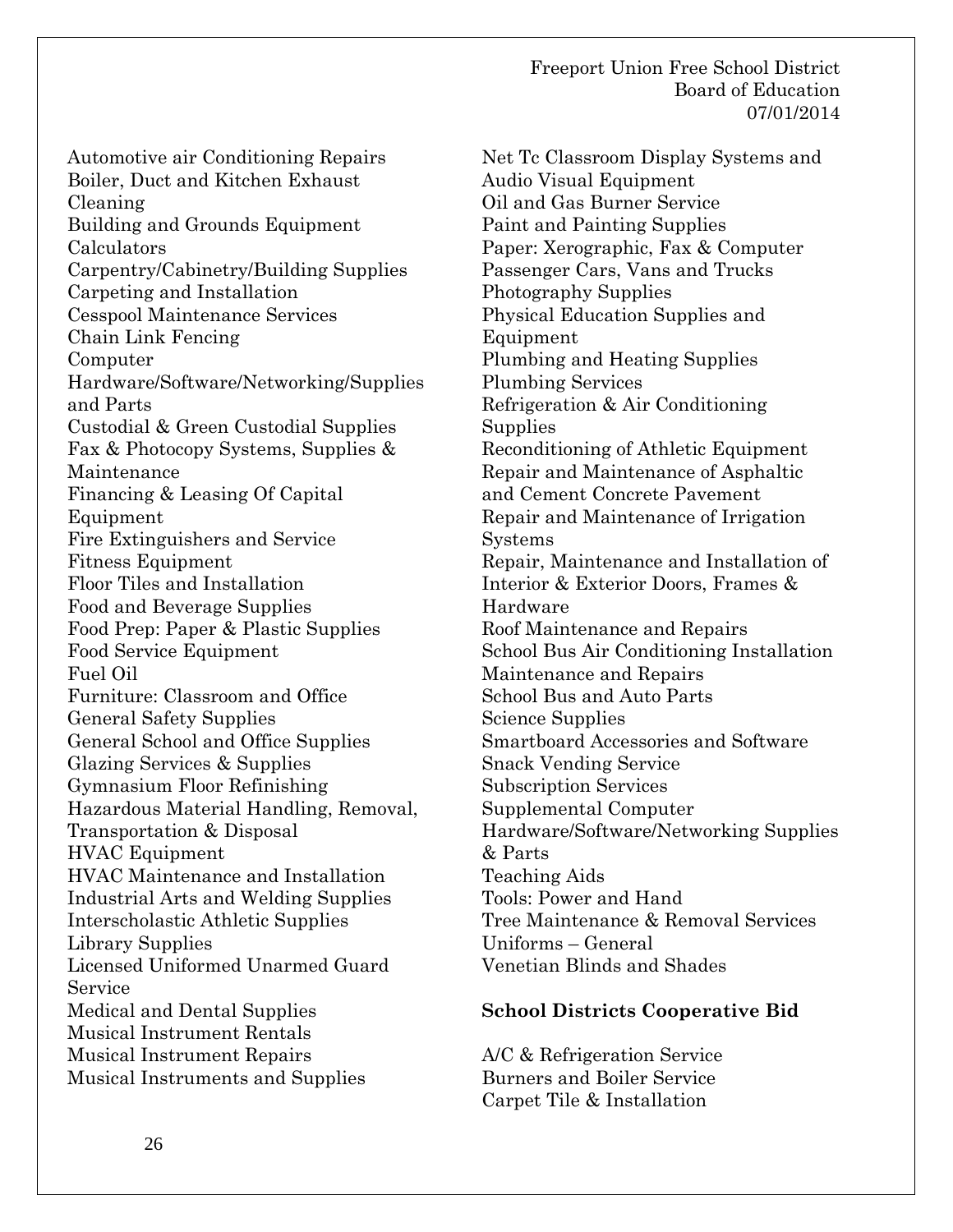Custodial Equipment Repair Custodial Supplies and Trash Bags Drag Mops Electrical Supplies Electrical Service Elevator Maintenance Emergency Generator Service Fence Installation & repair Field Maintenance Fire Extinguisher Service Floor Sanding Fuel Tank Pressure Test Geese Dog Service Grounds Equipment Repair Gym Folding Door and Stage Rigging Irrigation Kitchen Equipment Repair Lumber & Masonry Organic Lawn Supplies PA, Intercom & Master Clock Services Paint & Paint Supplies Painting Pest Control Services Plumbing Service Plumbing supplies Pneumatic Systems Pump Repair Roof Repair Scoreboard Repair, Electric Partition, Gym Equipment Signs Site Work, Asphalt, Concrete, Lot Sweeping Split AC Units Steam Traps and Parts Storm Drains Suspended Ceiling Theatrical Lighting Tree Cutting & Pruning Uniforms Venetian Blinds Welding Wireless Clocks

#### **Island Cooperative Bid/Educational Data Services**

Air Conditioning Units Service and Repair Air Duct Cleaning Audio Visual Equipment Maintenance Automatic Temperature Control System Boiler Inspection Cleaning and Repair (Annual) Boiler Repair: Emergency Carpet Cleaning Repair and Replacement Cesspool, Waste line, Sewer jet Repair and Replacement Clock and Intercom Services Custodial/Janitorial Equipment, Inspection, Service & Repair Dust Mop Service and Replacement Electric Motor Repair Electrical Repairs and Services Elevator Services Inspection and Repair Fencing Repairs & Replacement Fire Extinguisher and Smoke Detector Repair and Replacement Floor Tile Repair and Replacement Folding Doors Repair and Replacement General Construction and Carpentry Graffiti Removal HVAC Services Landscape Maintenance Locker Repair & Replacement Locksmith Services Macadam (Repaving) Service & Repair Masonry, Concrete Curbs & Sidewalk Service & Repair Moving and Storage Painting Pest Control Playground Equipment Inspection, Service & Repair Plumbing (Commercial and Industrial) Pump Repair Refinish Stage and Gym Wood Floors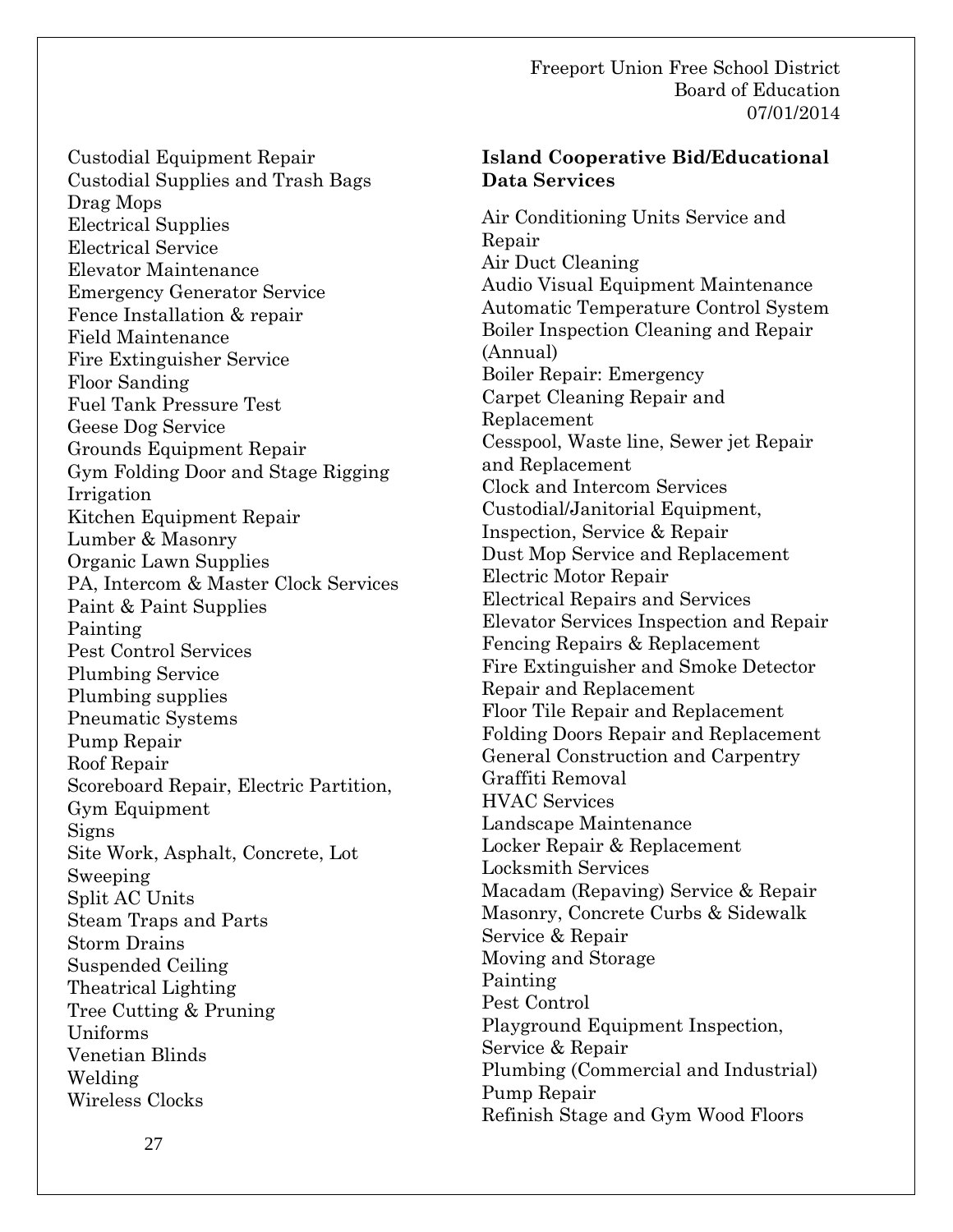Refrigeration Equipment Maintenance Inspection & Repair Retrofit Covers Roof Repair and Replacement Scoreboard/Bleachers and Gym Equipment Inspections and Repair Stage Curtains and Draperies Stage Theatrical Lighting Systems Maintenance and Repairs Vehicle Repairs Venetian Blinds Repair & Replacement Welding Services Window Glazing & Glass Replacement Window Shade Repair and Replacement

Electrical, Light Bulbs (Lamps) Green Cleaning Products Equipment, Industrial & Commercial Supplies & Equipment Heavy Equipment Rental Pest Control Playground Equipment Floor Machines Furniture – All Types

#### **New York State Industries for the Disabled**

Air Filters Ice Melt Custodial Supplies Paper Towels/Toilet Tissue Uniforms

#### **Nassau County Contract**

Office of Purchasing Bids

#### **New York State Contracts**

Air Conditioners Audio Visual Equipment **Electricity** Fuel (District vehicles) Water/Sewer

**Village of Freeport**

The motion was seconded by Ms. Mulé and passed unanimously. The vote was: Ellerbe, Lancaster, Miller, Mulé and Pomerico.

Ms. Mulé offered the following resolution for adoption:

## **Resolution to Establish the Tax Levy**

**BE IT RESOLVED**, by the Board of Education of the Freeport Union Free School District, that the following budget of the necessary claims and expenditures in FREEPORT UFSD (#9) in the Town of HEMPSTEAD for the School year 2014-2015, amounting to **\$162,358,708\_**School Purpose, and the amount of **\$6,004,040\_** for Library Purpose, for a total of **\$168,362,748** is hereby accepted; and

**FURTHER RESOLVED,** that the sum of **\$87,784,865** for School Purposes, and **\$5,730,185\_** for Library Purposes, for a total of **\$93,515,050\_**, being the remainder of the budget adopted as above and the amount which must be RAISED BY TAXATION **(\$93,515,050)** for FREEPORT UFSD (#9) of the Town of HEMPSTEAD, Nassau County, New York for the year 2014-2015 be levied upon the taxable property of the said school district as said property has been certified to by the Board of Assessors for the school year 2014-2015; and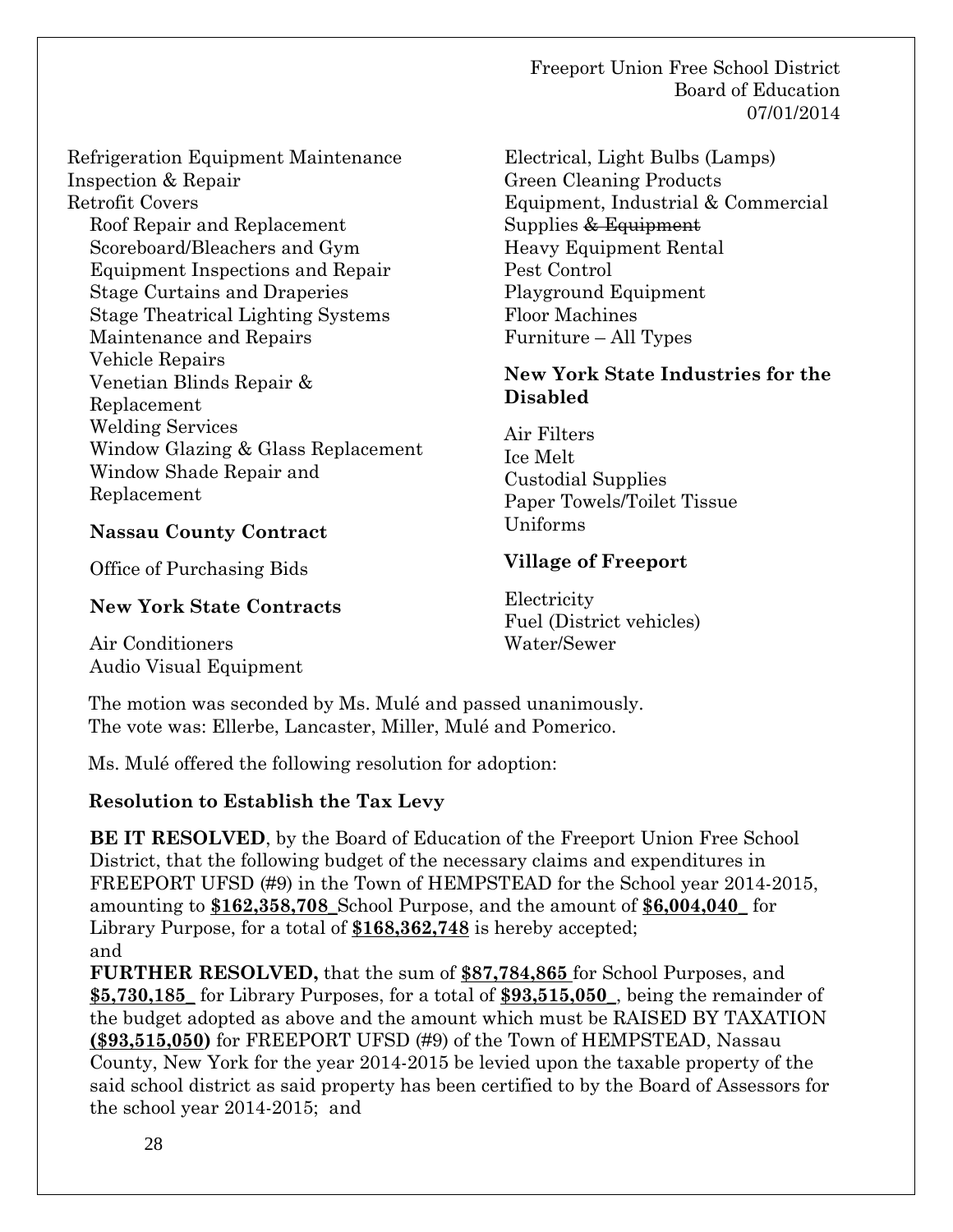**FURTHER RESOLVED**, that the District Clerk of this School District be and she is hereby authorized and directed, pursuant to Section 6-20.0 and amendments thereto of the Nassau County Administrative Code to file a certified copy of these resolutions with the Nassau County Legislature and the Board of Assessors, Mineola, New York, on or before August 15th, 2014.

The motion was seconded by Ms. Lancaster and unanimously carried, the vote was: Ellerbe, Lancaster, Miller, Mulé and Pomerico.

Mr. Miller offered the following resolution for adoption:

### **Extension of a Contract for Universal Pre-K Services**

**BE IT RESOLVED,** that the Board of Education of the Freeport Union Free School District hereby extends the contract for Universal Pre-Kindergarten services with St. Joseph's College for the 2014-2015 School Year.

**BE IT FURTHER RESOLVED**, that the Board of Education authorizes the Board President to execute the agreement on behalf of the Board of Education.

The motion was seconded by Mr. Ellerbe and unanimously carried, the vote was: Ellerbe, Lancaster, Miller, Mulé and Pomerico.

Ms. Lancaster offered the following resolution for adoption:

#### **Authorization of a Cafeteria Co-op Agreement**

**WHEREAS**, it is the plan of a number of public school districts in Nassau/Suffolk Counties, New York to bid jointly on selected Food Service Commodities, Food and Food Service Supplies for the 2014-15 school year.

**WHEREAS,** Freeport Public Schools, is desirous of participating with other districts in Nassau/Suffolk Counties in the joint bidding of the commodities mentioned above as authorized by General Municipal Law, Section 119-0 and,

**WHEREAS**, Freeport Public Schools, wishes to appoint a committee to assume the responsibility for drafting of specification, advertising for bids, accepting and opening bids, reporting the results to the boards of education and making recommendations thereon; therefore,

**BE IT RESOLVED**, that the Board of Education of Freeport Public Schools, hereby appoints Long Island School Nutrition Directors Association Cooperative Bid Committee to represent it in all matters related above, and,

**BE IT FURTHER RESOLVED**, that Freeport Public Schools Board of Education authorized the above-mentioned committee to represent it in all matters leading up to the entering into a contract for the purchase of the above-mentioned commodities, and,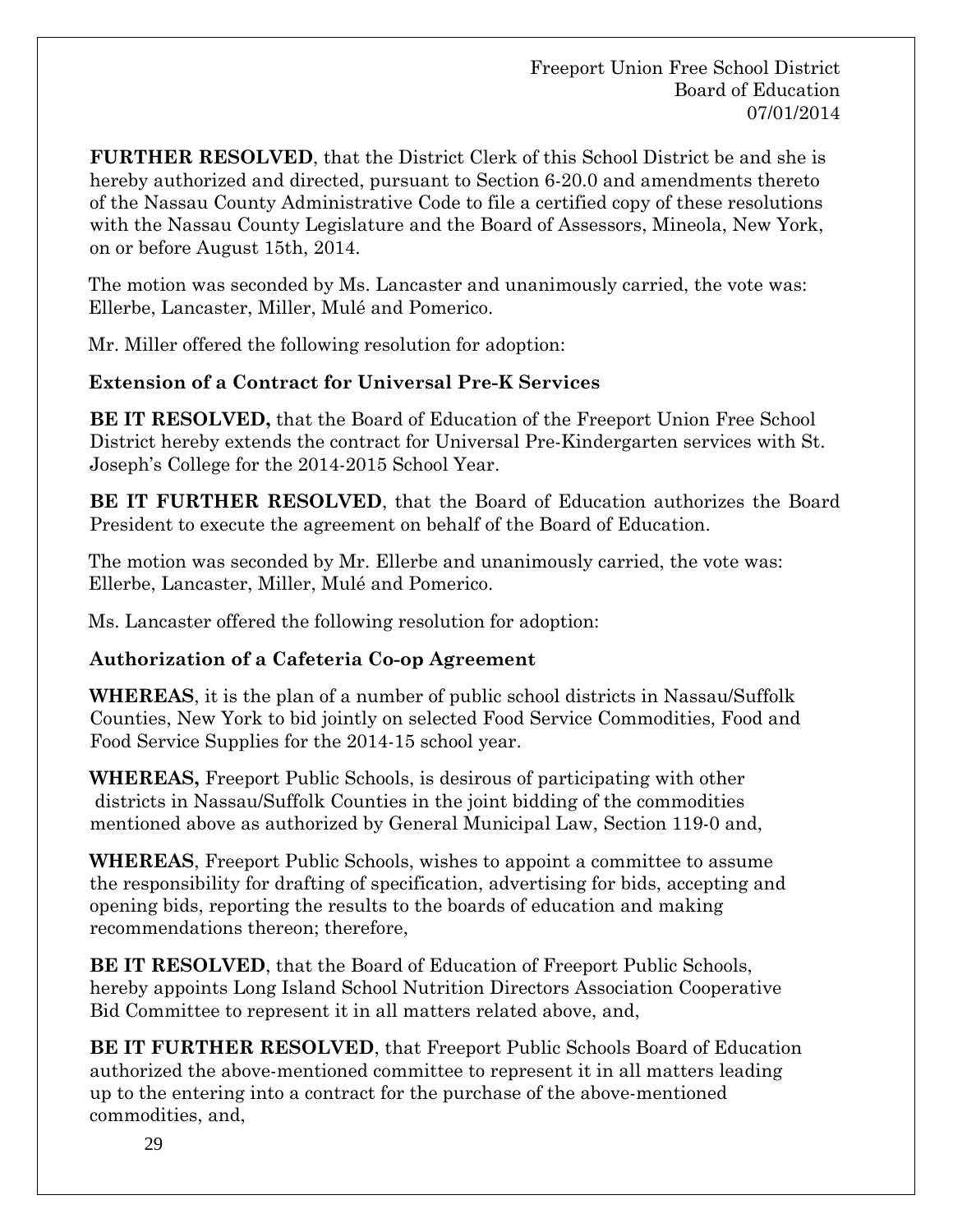**BE IT FURTHER RESOLVED**, that Freeport Public Schools Board of Education agrees to assume its equitable share of the costs of the cooperative bidding, and

**BE IT FURTHER RESOLVED**, that Freeport Public Schools Board of Education agrees (1) to abide by majority decisions of the participating districts on quality standards; (2) that unless all bids are rejected, it will award contracts according to the recommendations of the committee; (3) that after award of contract(s), it will conduct all negotiations directly with the successful bidder(s).

The motion was seconded by Ms. Mulé and unanimously carried, the vote was: Ellerbe, Lancaster, Miller, Mulé and Pomerico.

Mr. Ellerbe offered the following resolution for adoption:

### **Approval of Amendments to Agreements**

**BE IT RESOLVED**, that the Board of Education of the Freeport Union Free School District, hereby approves certain amendments to the Wage and Benefit Agreements, copies of which have been reviewed and approved by the Board of Education for the following employees:

Mary R. Bediako, Ed.D. Assistant Superintendent for Personnel and Special Projects; Gerard Poole, Assistant Superintendent for Curriculum and Instruction; Michael Singleton, Executive Director for Operations; Thomas Fucci, Director of School Facilities; Patricia Cacace, School Lunch Manager; and Jamie Reinke, Bus Dispatcher.

**BE IT RESOLVED,** that the Board of Education of the Freeport Union Free School District, hereby approves a certain third amendment to the Superintendent's Employment contract, a copy of which has been reviewed and approved by the Board of Education.

**BE IT FURTHER RESOLVED,** that the Board of Education of the Freeport Union Free School District, herewith authorizes the President of the Board to execute on behalf of the Board of Education the said agreements.

The motion was seconded by Ms. Mulé and unanimously carried, the vote was: Ellerbe, Lancaster, Miller, Mulé and Pomerico.

Ms. Mulé offered the following resolution for adoption:

## **Excess Worker's Compensation Insurance Renewal FY 2014/2015**

**BE IT RESOLVED,** that the Board of Education of the Freeport Union Free School District hereby appoints State National (formerly known as The Star Insurance Company), for Excess Worker's Compensation Insurance carrier, at a cost of \$58,060 for one year.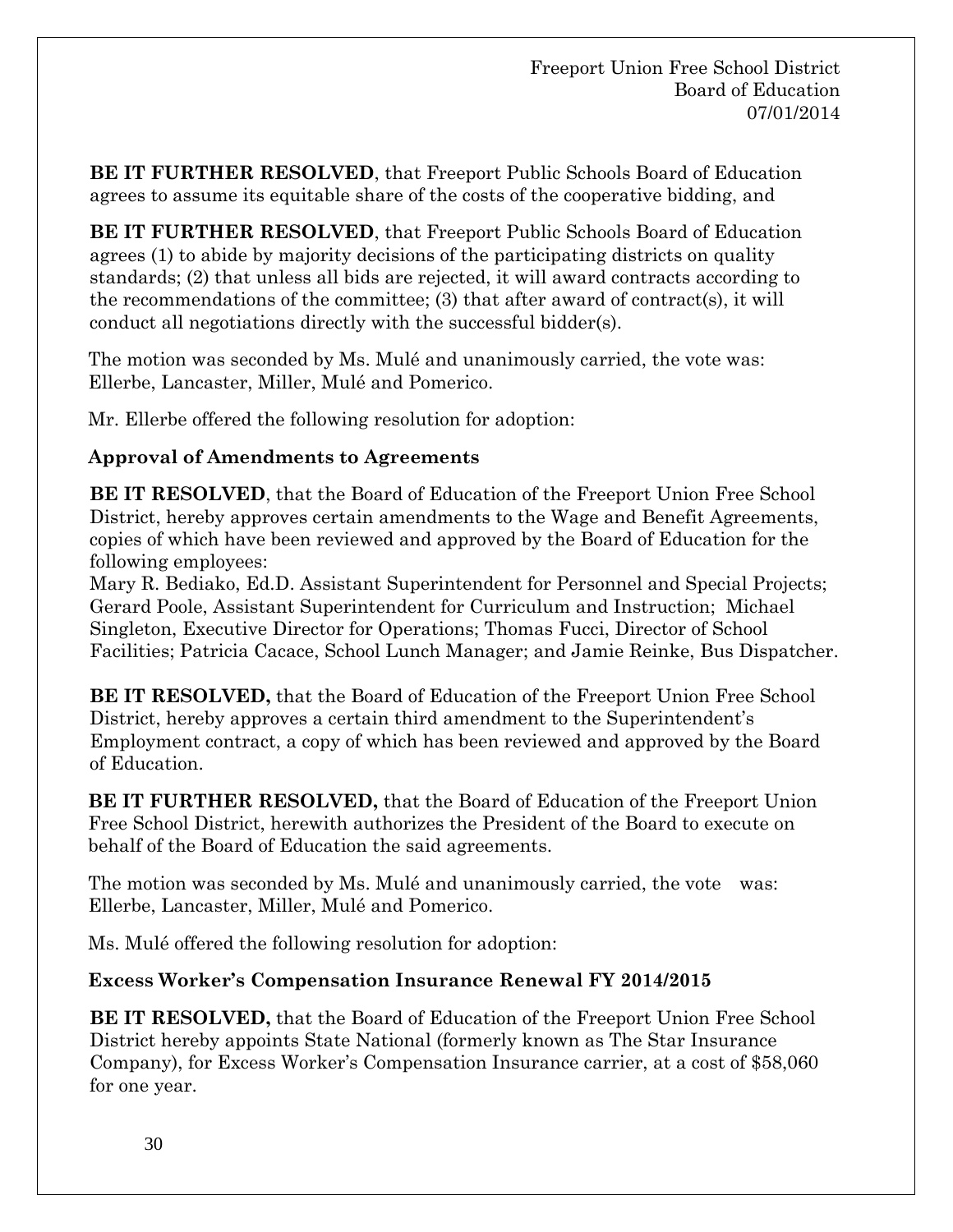The motion was seconded by Mr. Miller and unanimously carried, the vote was: Ellerbe, Lancaster, Miller, Mulé and Pomerico.

Mr. Miller offered the following resolution for adoption:

## **Approval of the OMNI 403(b) Contract**

**BE IT RESOLVED,** that the Board of Education of the Freeport Union Free School District hereby approves the contract for the District to participate in the Omni Preferred Provider Program \$2,904.00 for 2014/15 school year.

The motion was seconded by Mr. Ellerbe and unanimously carried, the vote was: Ellerbe, Lancaster, Miller, Mulé and Pomerico.

Ms. Lancaster offered the following resolution for adoption:

## **Approval of Stipends for Board Officers and Confidential Employees**

BE IT RESOLVED, that the Board of Education of the Freeport Union Free School District, hereby approves the following annual stipends for the following individuals:

Debra Ferrugia, Treasurer, \$3,500; Lisa Bonacci, Deputy Treasurer, \$2,500 Anne McKeown, Payroll Supervisor,\$3,500; Kathy Notheis, Confidential Secretary, \$1,500; Robin Reiss, Confidential Secretary, \$1,500; Nora Orlando, Confidential Secretary,\$1,500; and Denise Elmore, Confidential Secretary, \$1,500.

 The motion was seconded by Ms. Mulé and unanimously carried, the vote was: Ellerbe, Lancaster, Miller, Mulé and Pomerico.

Mr. Ellerbe offered the following resolution for adoption:

## **Disposal of Obsolete Equipment- Sea Ray Boat- ID# RGM88079A393**

**BE IT RESOLVED**, that the Board of Education of the Freeport Union Free School District hereby accepts the tender for the 1993 20' Sea Ray boat which has been declared obsolete and no longer needed for District purposes to be awarded to Mr. Steve Zanazzi for the sum of \$225.

The motion was seconded by Ms. Mulé and unanimously carried, the vote was: Ellerbe, Lancaster, Miller, Mulé and Pomerico.

Ms. Mulé offered the following resolution for adoption:

### **Approval of Student Accident Insurance– NYBEST/Monumental Insurance Company**

**BE IT RESOLVED**, that the Board of Education of the Freeport Union Free School District hereby authorizes the District to enroll in the NYBEST/Monumental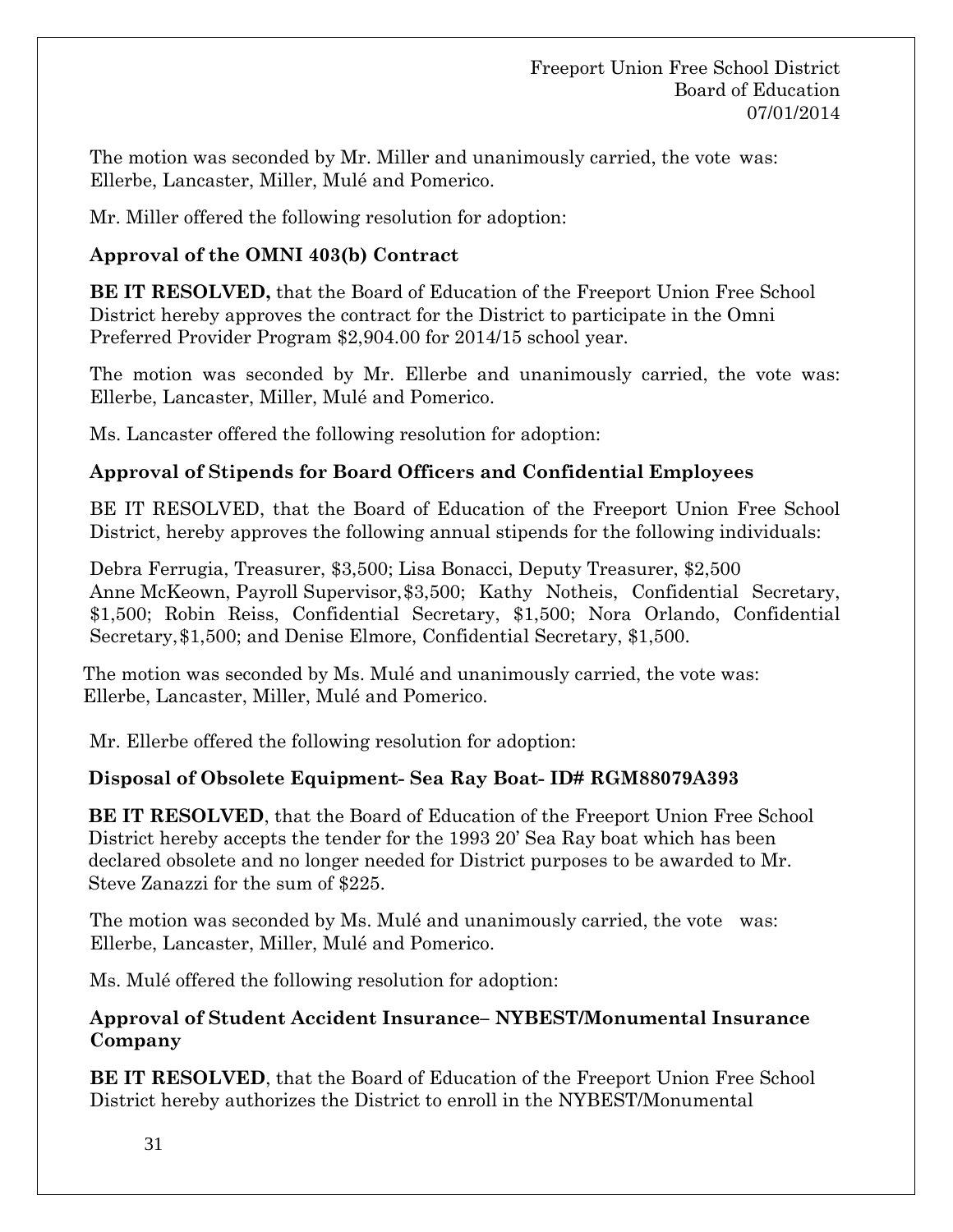Insurance Company, for the 2014-2015 School Year, with an annual premium of \$45,584. The coverage will be effective July 1, 2014 through June 30, 2015.

**BE IT FURTHER RESOLVED**, that the Board of Education authorizes the Superintendent of Schools, or his designee, to execute the necessary paperwork to effectuate said enrollment.

The motion was seconded by Mr. Miller and unanimously carried, the vote was: Ellerbe, Lancaster, Miller, Mulé and Pomerico.

Mr. Miller offered the following resolution for adoption:

#### **Authorization to Sign Agreement for a Technology Project with Nassau BOCES (Project No. 23-431110)**

**BE IT RESOLVED,** that the Board of Education of the Freeport Union Free School District hereby authorizes the Superintendent to sign the said Agreement between the Freeport Union Free School District and the Cooperative Educational Services of Nassau County regarding the School District's participation in the Student Support Services Project.

#### **BE IT FURTHER RESOLVED,** that:

The replacement of the Equipment and its participation in the Learning Technology Project Planning is essential to its proper, efficient and economic operation of the education program to be supported by the Equipment, and is necessary to maintain its educational program;

The expenses arising under this Agreement constitute ordinary contingent expenses necessary for providing educational services; and

The costs and expenses arising under this Agreement are ordinary contingent expenses of the School District, and is in the best financial interests of the School District and stating the basis for such determination, and has delivered a true and accurate copy of such resolution to BOCES, and (ii) that the Superintendent is authorized to execute and deliver the Agreement and any other agreements, instruments, or documents relating thereto on behalf of the School District.

The motion was seconded by Ms. Mulé and unanimously carried, the vote was: Ellerbe, Lancaster, Miller, Mulé and Pomerico.

Mr. Ellerbe offered the following resolution for adoption:

## **Budget Transfer – General Fund – June, 2014**

**BE IT RESOLVED,** that the Board of Education of the Freeport Union Free School District hereby approves the attached Budget Transfer within the General Fund for June, 2014.